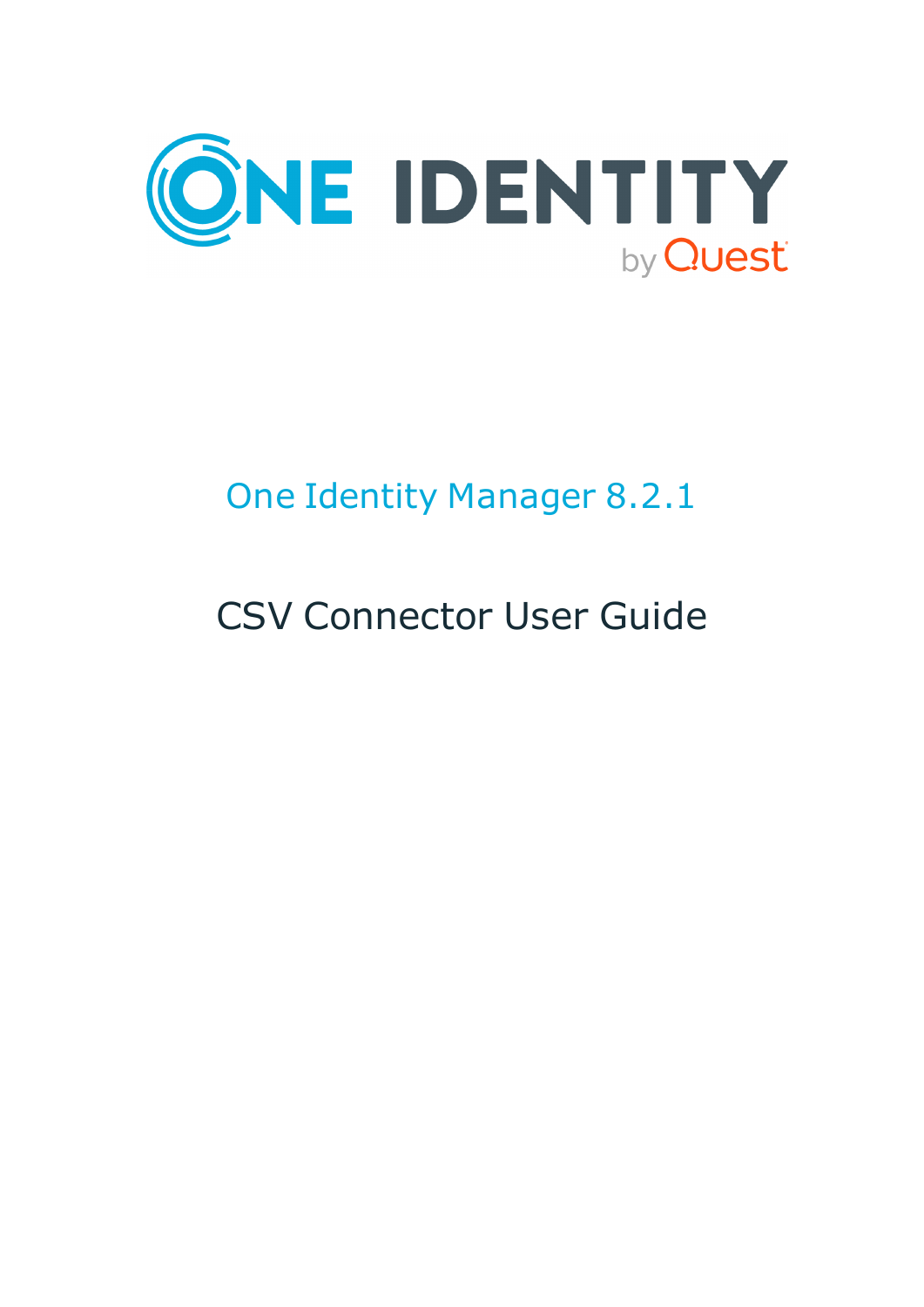#### **Copyright 2022 One Identity LLC.**

#### **ALL RIGHTS RESERVED.**

This guide contains proprietary information protected by copyright. The software described in this guide is furnished under a software license or nondisclosure agreement. This software may be used or copied only in accordance with the terms of the applicable agreement. No part of this guide may be reproduced or transmitted in any form or by any means, electronic or mechanical, including photocopying and recording for any purpose other than the purchaser's personal use without the written permission of One Identity LLC .

The information in this document is provided in connection with One Identity products. No license, express or implied, by estoppel or otherwise, to any intellectual property right is granted by this document or in connection with the sale of One Identity LLC products. EXCEPT AS SET FORTH IN THE TERMS AND CONDITIONS AS SPECIFIED IN THE LICENSE AGREEMENT FOR THIS PRODUCT, ONE IDENTITY ASSUMES NO LIABILITY WHATSOEVER AND DISCLAIMS ANY EXPRESS, IMPLIED OR STATUTORY WARRANTY RELATING TO ITS PRODUCTS INCLUDING, BUT NOT LIMITED TO, THE IMPLIED WARRANTY OF MERCHANTABILITY, FITNESS FOR A PARTICULAR PURPOSE, OR NON-INFRINGEMENT. IN NO EVENT SHALL ONE IDENTITY BE LIABLE FOR ANY DIRECT, INDIRECT, CONSEQUENTIAL, PUNITIVE, SPECIAL OR INCIDENTAL DAMAGES (INCLUDING, WITHOUT LIMITATION, DAMAGES FOR LOSS OF PROFITS, BUSINESS INTERRUPTION OR LOSS OF INFORMATION) ARISING OUT OF THE USE OR INABILITY TO USE THIS DOCUMENT, EVEN IF ONE IDENTITY HAS BEEN ADVISED OF THE POSSIBILITY OF SUCH DAMAGES. One Identity makes no representations or warranties with respect to the accuracy or completeness of the contents of this document and reserves the right to make changes to specifications and product descriptions at any time without notice. One Identity does not make any commitment to update the information contained in this document.

If you have any questions regarding your potential use of this material, contact:

One Identity LLC. Attn: LEGAL Dept 4 Polaris Way Aliso Viejo, CA 92656

Refer to our Web site ([http://www.OneIdentity.com](http://www.oneidentity.com/)) for regional and international office information.

#### **Patents**

One Identity is proud of our advanced technology. Patents and pending patents may apply to this product. For the most current information about applicable patents for this product, please visit our website at [http://www.OneIdentity.com/legal/patents.aspx](http://www.oneidentity.com/legal/patents.aspx).

#### **Trademarks**

One Identity and the One Identity logo are trademarks and registered trademarks of One Identity LLC. in the U.S.A. and other countries. For a complete list of One Identity trademarks, please visit our website at [www.OneIdentity.com/legal](http://www.oneidentity.com/legal). All other trademarks are the property of their respective owners.

#### **Legend**

**WARNING: A WARNING icon highlights a potential risk of bodily injury or property damage, for which industry-standard safety precautions are advised. This icon is often associated with electrical hazards related to hardware.**

**CAUTION: A CAUTION icon indicates potential damage to hardware or loss of data if** A **instructions are not followed.**

One Identity Manager CSV Connector User Guide Updated - 27 April 2022, 02:26 Version - 8.2.1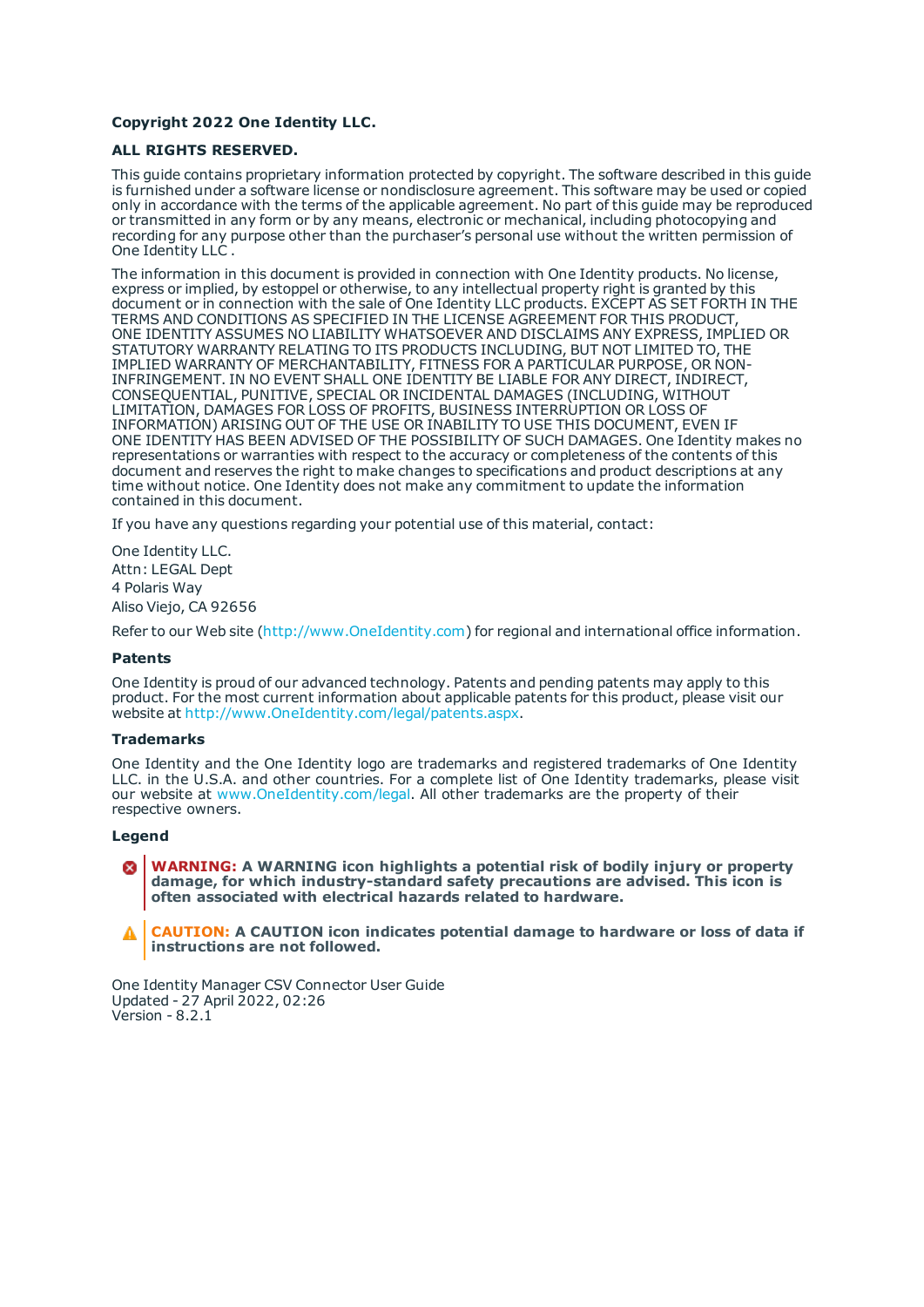### **Contents**

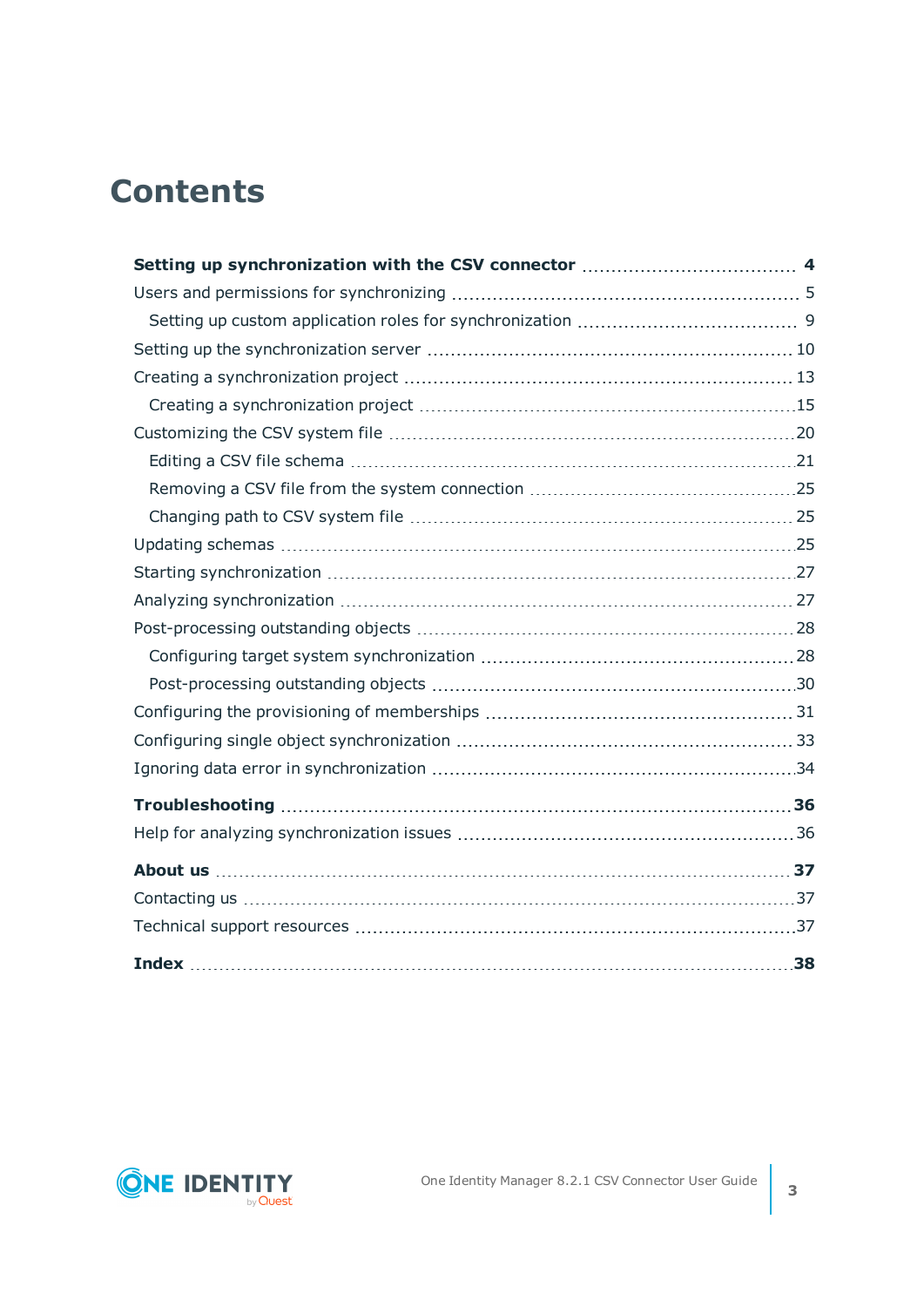# <span id="page-3-0"></span>**Setting up synchronization with the CSV connector**

The CSV connector can transfer data between CSV files and the One Identity Manager database. The CSV connector has read/write-access. You can use CSV files to synchronize target systems with the One Identity Manager database without a direct connection existing between the target system and the One Identity Manager database. For example, the CSV connector can be used to import employee data into the One Identity Manager database.

The data to synchronize must be in a fixed data structure. The data can be distributed between several CSV files. The synchronization server must be able to access the CSV files and the CSV system file directly.

NOTE: The CSV connector does not provide a project template for setting up synchronization. You must create synchronization configuration components (mappings, workflows, start up configurations ...) manually after the synchronization project has been saved.

### *To set up synchronization with a CSV file*

- 1. Install and configure a synchronization server and declare the server as a Job server in One Identity Manager.
- 2. Provide One Identity Manager users with the required permissions for setting up synchronization and post-processing synchronization objects.
- 3. Create a synchronization project with the Synchronization Editor.

### **Detailed information about this topic**

- Setting up the [synchronization](#page-9-0) server on page  $10$
- Users and permissions for [synchronizing](#page-4-0) on page 5
- $\cdot$  Creating a [synchronization](#page-12-0) project on page 13

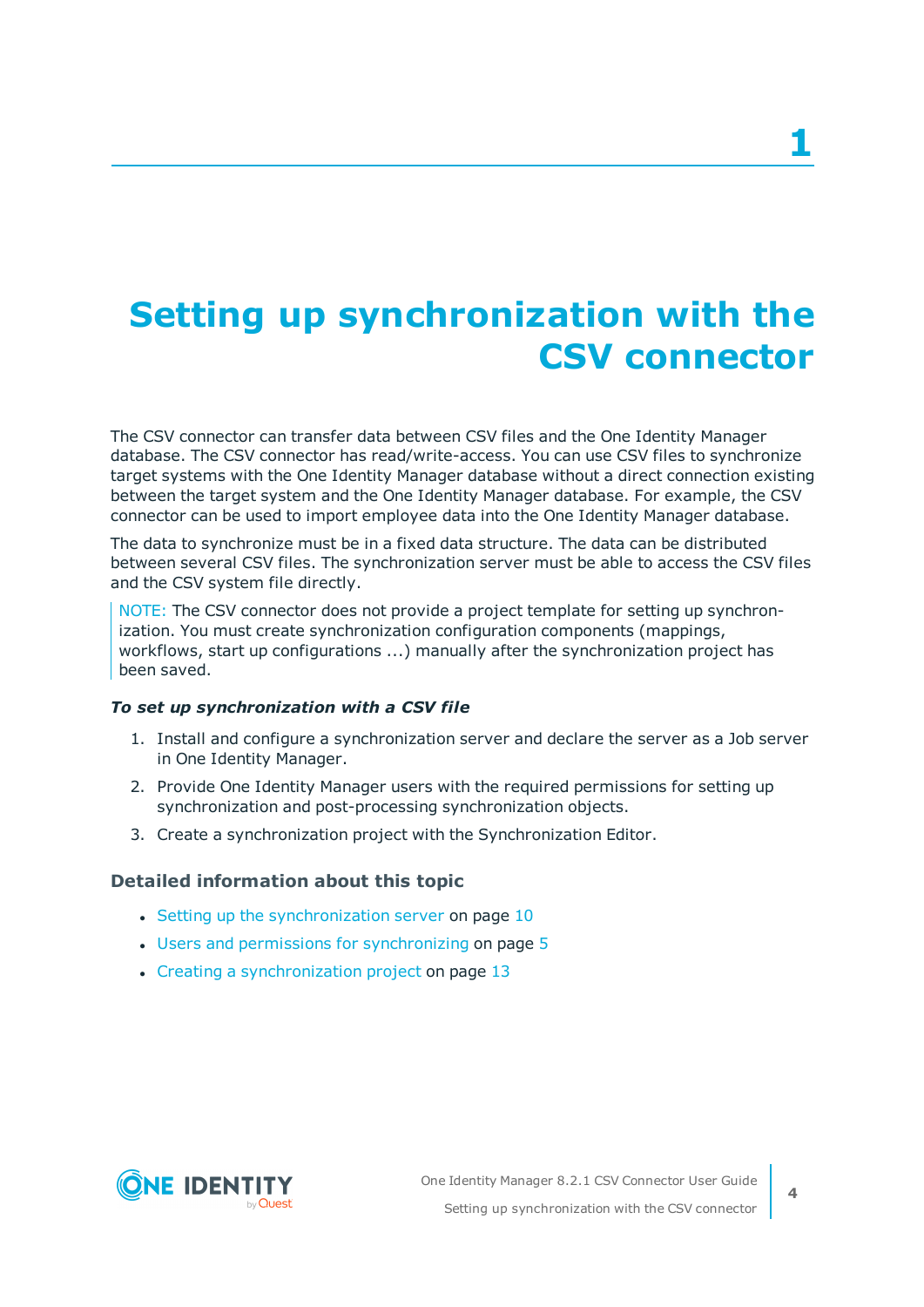# <span id="page-4-0"></span>**Users and permissions for synchronizing**

In the synchronization process with the CSV connector, there are three use cases for mapping synchronization objects in the One Identity Manager data model.

- 1. Mapping custom target systems
- 2. Mapping default tables (for example Person or Department)
- 3. Mapping custom tables

In the case of One Identity Manager tools non role-based login, it is sufficient to add a system user in the **DPR\_EditRights\_Methods** and **QBM\_LaunchPad** permissions groups. For more information about system users and permissions groups, see the *One Identity Manager Authorization and Authentication Guide*.

| <b>User</b>                                                                   | <b>Tasks</b>                                                                                                                                                                  |  |  |  |  |
|-------------------------------------------------------------------------------|-------------------------------------------------------------------------------------------------------------------------------------------------------------------------------|--|--|--|--|
| One Identity Manager<br>administrators                                        | One Identity Manager administrator and administrative system<br>users Administrative system users are not added to application<br>roles.                                      |  |  |  |  |
|                                                                               | One Identity Manager administrators:                                                                                                                                          |  |  |  |  |
|                                                                               | • Create customized permissions groups for application<br>roles for role-based login to administration tools in the<br>Designer as required.                                  |  |  |  |  |
|                                                                               | • Create system users and permissions groups for non role-<br>based login to administration tools in the Designer as<br>required.                                             |  |  |  |  |
|                                                                               | • Enable or disable additional configuration parameters in<br>the Designer as required.                                                                                       |  |  |  |  |
|                                                                               | • Create custom processes in the Designer as required.                                                                                                                        |  |  |  |  |
|                                                                               | • Create and configure schedules as required.                                                                                                                                 |  |  |  |  |
| System users in the<br>DPR_EditRights_<br><b>Methods</b> permissions<br>group | • Configure and start synchronization in the<br>Synchronization Editor.<br>• Edit the synchronization's target system types as well as<br>outstanding objects in the Manager. |  |  |  |  |
| System users in the<br><b>QBM_LaunchPad</b><br>permissions group              | • Working with the Launchpad.                                                                                                                                                 |  |  |  |  |

#### **Table 1: Users and permissions groups for non role-based login**

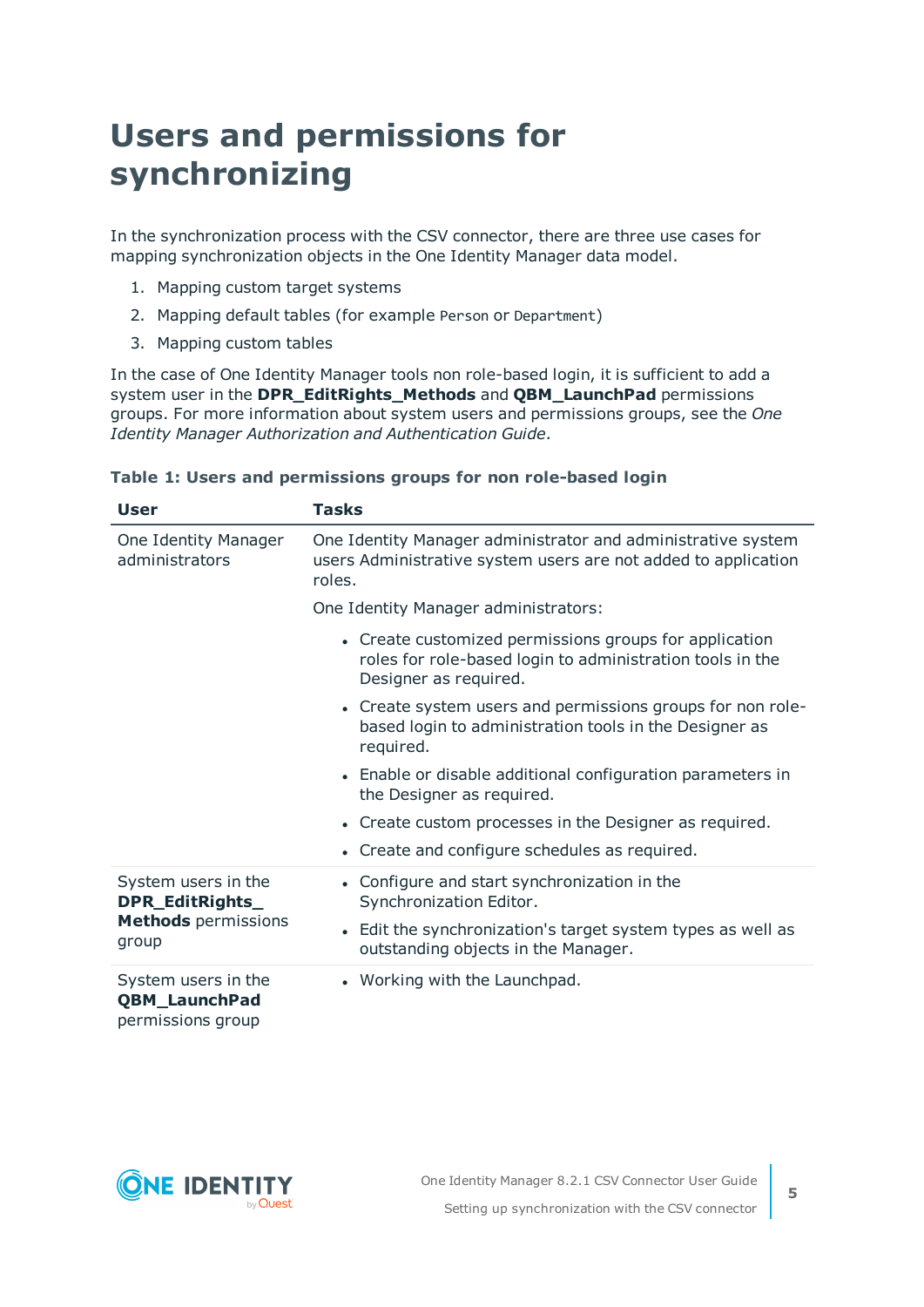There are different steps required for role-based login, in order to equip One Identity Manager users with the required permissions for setting up synchronization and postprocessing of synchronization objects.

|               | Table 2: User and permissions groups for role-based login: Mapped as custom |  |  |  |
|---------------|-----------------------------------------------------------------------------|--|--|--|
| target system |                                                                             |  |  |  |

| <b>User</b>                            | <b>Tasks</b>                                                                                                                                 |
|----------------------------------------|----------------------------------------------------------------------------------------------------------------------------------------------|
| One Identity Manager<br>administrators | One Identity Manager administrator and administrative system<br>users Administrative system users are not added to application<br>roles.     |
|                                        | One Identity Manager administrators:                                                                                                         |
|                                        | • Create customized permissions groups for application<br>roles for role-based login to administration tools in the<br>Designer as required. |
|                                        | • Create system users and permissions groups for non role-<br>based login to administration tools in the Designer as<br>required.            |
|                                        | • Enable or disable additional configuration parameters in<br>the Designer as required.                                                      |
|                                        | • Create custom processes in the Designer as required.                                                                                       |
|                                        | • Create and configure schedules as required.                                                                                                |
| Target system<br>administrators        | Target system administrators must be assigned to the Target<br>systems   Administrators application role.                                    |
|                                        | Users with this application role:                                                                                                            |
|                                        | • Administer application roles for individual target system<br>types.                                                                        |
|                                        | • Specify the target system manager.                                                                                                         |
|                                        | • Set up other application roles for target system managers<br>if required.                                                                  |
|                                        | • Specify which application roles for target system<br>managers are mutually exclusive.                                                      |
|                                        | • Authorize other employees to be target system<br>administrators.                                                                           |
|                                        | • Do not assume any administrative tasks within the target<br>system.                                                                        |
| Target system<br>managers              | Target system managers must be assigned to the Target<br>systems   Custom target systems application role or a<br>child application role.    |
|                                        | Users with this application role:                                                                                                            |
|                                        | • Assume administrative tasks for the target system.                                                                                         |

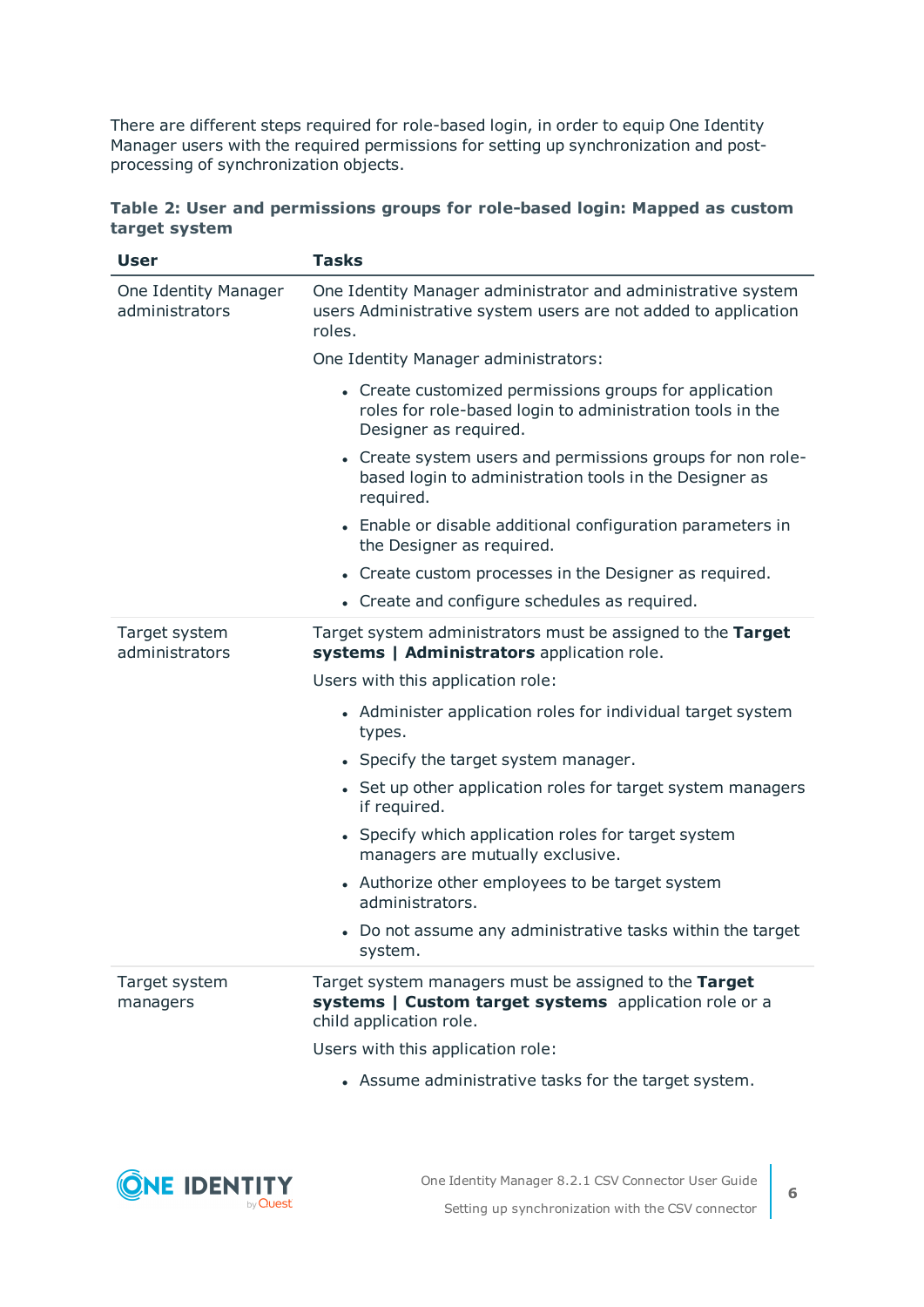| <b>User</b> | Tasks                                                                                                                                           |
|-------------|-------------------------------------------------------------------------------------------------------------------------------------------------|
|             | • Create, change, or delete target system objects.                                                                                              |
|             | • Edit password policies for the target system.                                                                                                 |
|             | • Prepare groups to add to the IT Shop.                                                                                                         |
|             | • Can add employees who have another identity than the<br><b>Primary identity.</b>                                                              |
|             | • Configure synchronization in the Synchronization Editor<br>and define the mapping for comparing target systems and<br>One Identity Manager.   |
|             | • Edit the synchronization's target system types and<br>outstanding objects.                                                                    |
|             | • Authorize other employees within their area of<br>responsibility as target system managers and create child<br>application roles if required. |

### **Table 3: User and permissions groups for role-based login: Default table mapping**

| <b>User</b>                            | <b>Tasks</b>                                                                                                                                 |
|----------------------------------------|----------------------------------------------------------------------------------------------------------------------------------------------|
| One Identity Manager<br>administrators | One Identity Manager administrator and administrative system<br>users Administrative system users are not added to application<br>roles.     |
|                                        | One Identity Manager administrators:                                                                                                         |
|                                        | • Create customized permissions groups for application<br>roles for role-based login to administration tools in the<br>Designer as required. |
|                                        | • Create system users and permissions groups for non role-<br>based login to administration tools in the Designer as<br>required.            |
|                                        | • Enable or disable additional configuration parameters in<br>the Designer as required.                                                      |
|                                        | • Create custom processes in the Designer as required.                                                                                       |
|                                        | • Create and configure schedules as required.                                                                                                |
|                                        | Custom application role Users with this application role:                                                                                    |
|                                        | • Configure and start synchronization in the<br>Synchronization Editor.                                                                      |
|                                        | • Edit the synchronization's target system types as well as<br>outstanding objects in the Manager.                                           |
|                                        | The application role gets its permissions through a custom<br>permissions group and the vi_4_SYNCPROJECT_ADMIN<br>permissions group.         |
|                                        |                                                                                                                                              |
|                                        |                                                                                                                                              |

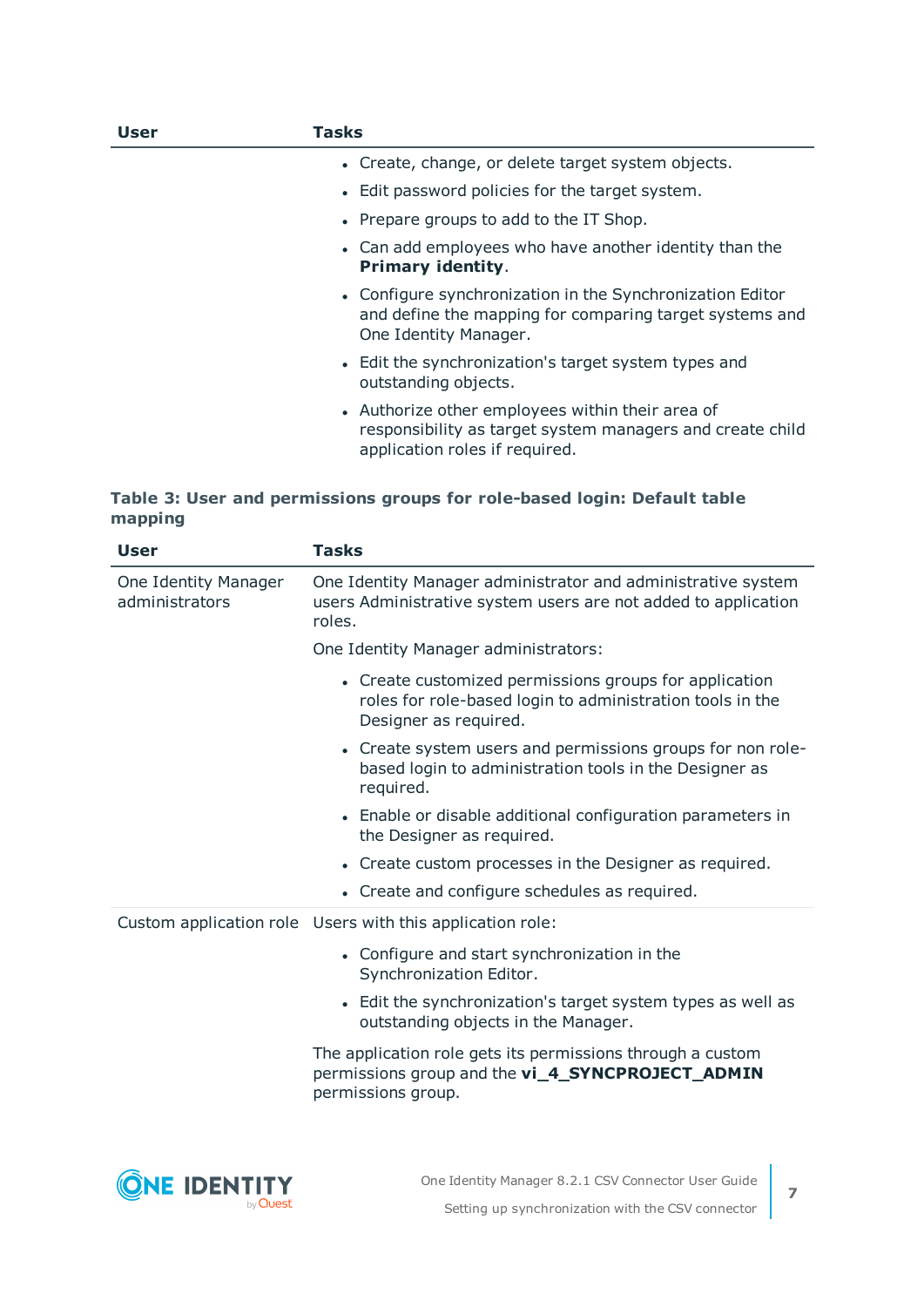### **Table 4: Users and permissions groups for role-based login: Custom table mapping**

| <b>User</b>                            | <b>Tasks</b>                                                                                                                                                                                                                                           |  |  |  |  |
|----------------------------------------|--------------------------------------------------------------------------------------------------------------------------------------------------------------------------------------------------------------------------------------------------------|--|--|--|--|
| One Identity Manager<br>administrators | One Identity Manager administrator and administrative system<br>users Administrative system users are not added to application<br>roles.                                                                                                               |  |  |  |  |
|                                        | One Identity Manager administrators:                                                                                                                                                                                                                   |  |  |  |  |
|                                        | • Create customized permissions groups for application<br>roles for role-based login to administration tools in the<br>Designer as required.                                                                                                           |  |  |  |  |
|                                        | • Create system users and permissions groups for non role-<br>based login to administration tools in the Designer as<br>required.                                                                                                                      |  |  |  |  |
|                                        | • Enable or disable additional configuration parameters in<br>the Designer as required.                                                                                                                                                                |  |  |  |  |
|                                        | • Create custom processes in the Designer as required.                                                                                                                                                                                                 |  |  |  |  |
|                                        | • Create and configure schedules as required.                                                                                                                                                                                                          |  |  |  |  |
| Application roles for<br>custom tasks  | Administrators must be assigned to the <b>Custom</b>  <br>Administrators application role.                                                                                                                                                             |  |  |  |  |
|                                        | Users with this application role:                                                                                                                                                                                                                      |  |  |  |  |
|                                        | • Administrate custom application roles.                                                                                                                                                                                                               |  |  |  |  |
|                                        | • Set up other application roles for managers if required.                                                                                                                                                                                             |  |  |  |  |
| Manager for custom<br>tasks            | Managers must be assigned to the Custom   Managers<br>application role or a child role.                                                                                                                                                                |  |  |  |  |
|                                        | Users with this application role:                                                                                                                                                                                                                      |  |  |  |  |
|                                        | • Add custom task in One Identity Manager.                                                                                                                                                                                                             |  |  |  |  |
|                                        | • Configure and start synchronization in the<br>Synchronization Editor.                                                                                                                                                                                |  |  |  |  |
|                                        | • Edit the synchronization's target system types as well as<br>outstanding objects in the Manager.                                                                                                                                                     |  |  |  |  |
|                                        | You can use these application roles, for example, to guarantee<br>One Identity Manager user permissions on custom tables or<br>columns. All application roles that you define here must obtain<br>their permissions through custom permissions groups. |  |  |  |  |
|                                        | The application role gets its permissions through a custom<br>permissions group and the vi_4_SYNCPROJECT_ADMIN<br>permissions group.                                                                                                                   |  |  |  |  |

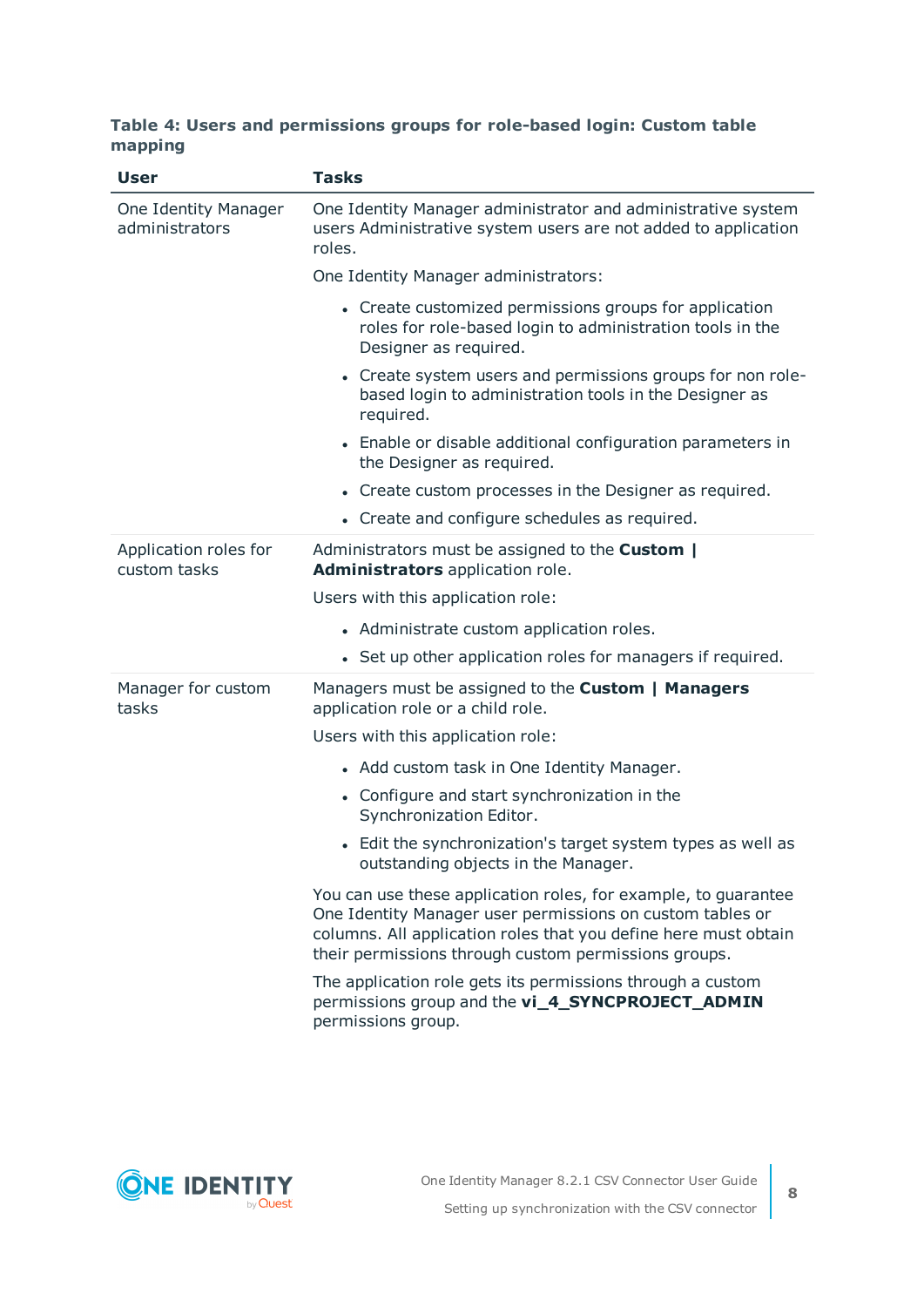### *To configure synchronization projects and target system synchronization (in the use cases 2 and 3)*

- 1. Set up a custom permissions group with all permissions for configuring synchronization and editing synchronization objects.
- 2. Assign a custom application role to this permissions group.

### **Detailed information about this topic**

• Setting up custom application roles for [synchronization](#page-8-0) on page 9

### <span id="page-8-0"></span>**Setting up custom application roles for synchronization**

For role-based login, create a custom application role to guarantee One Identity Manager users the necessary permissions for configuring synchronization and handling outstanding objects. This application role obtains the required permissions by using a custom permissions group.

### *To set up an application role for synchronization (use case 2):*

- 1. In the Manager, select the default application role to use to edit the objects you want to synchronization.
	- Establish the application role's default permissions group.

If you want to import employee data, for example, select the **Identity Management | Employees | Administrators** application role. The default permissions group of this application role is **vi\_4\_PERSONADMIN**.

- 2. In the Designer, create a new permissions group .
	- <sup>l</sup> Set the **Only use for role based authentication** option.
- 3. Make the new permissions group dependent on the **vi\_4\_SYNCPROJECT\_ADMIN** permissions group.

Then the **vi\_4\_SYNCPROJECT\_ADMIN** permissions groups must be assigned as the parent permissions group. This means that the new permissions group inherits the properties.

4. Make the new permissions group dependent on the default permissions group of the selected default application role.

Then the default permissions groups must be assigned as the parent permissions group. This means that the new permissions group inherits the properties.

- 5. Save the changes.
- 6. In the Manager, create a new application role.

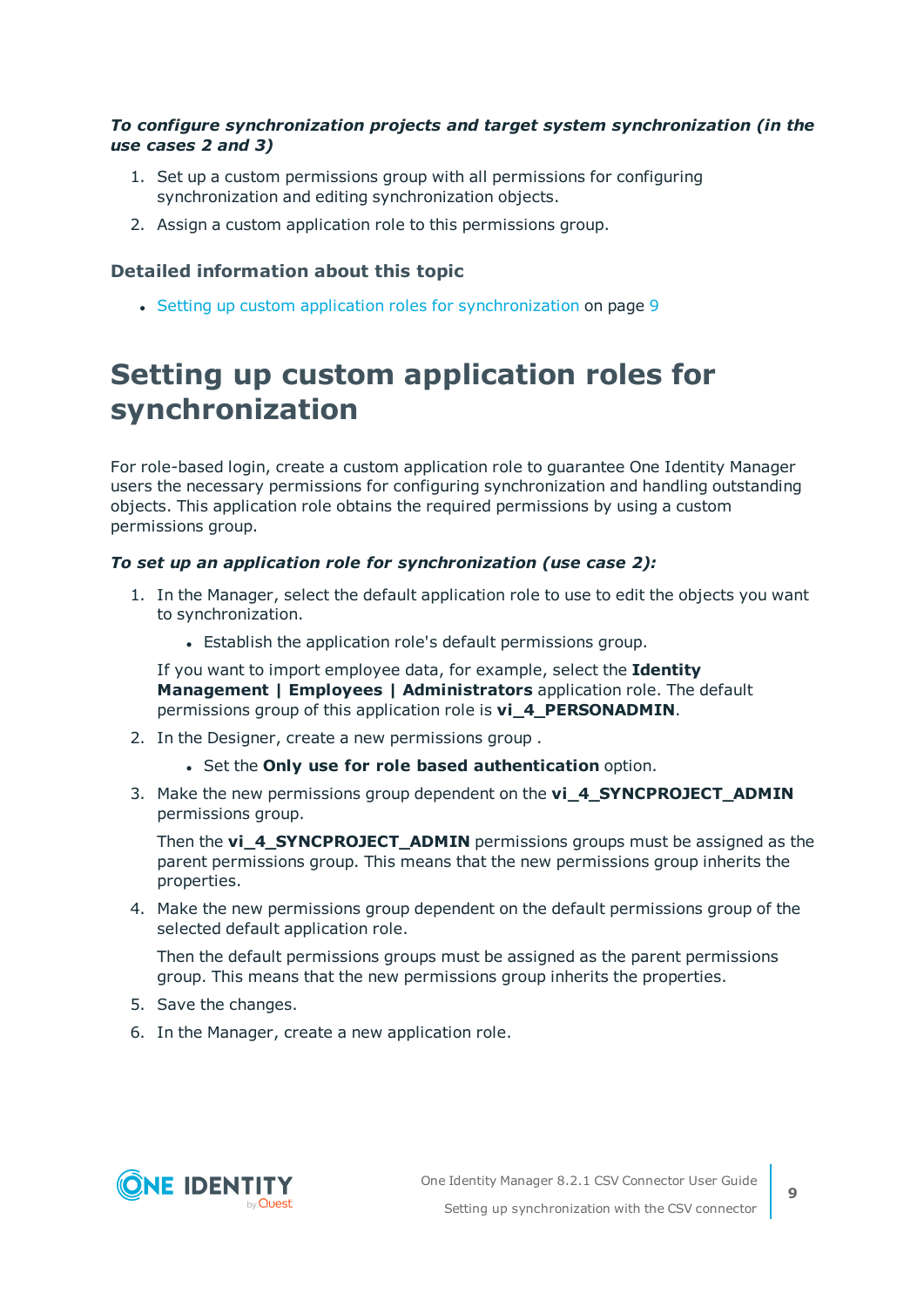- a. Assign the selected application role to be the parent application role.
- b. Assign the newly created permissions group.
- 7. Assign employees to this application role.
- 8. Save the changes.

#### *To set up an application role for synchronization (use case 3):*

- 1. In the Designer, create a new permissions group for custom tables that are populated by synchronization.
	- <sup>l</sup> Set the **Only use for role based authentication** option.
- 2. Guarantee this permissions group all the required permissions to the custom tables.
- 3. Create another permissions group for synchronization.
	- <sup>l</sup> Set the **Only use for role based authentication** option.
- 4. Make the permissions group for synchronization dependent on the permissions group for custom tables.

Then the permissions group for custom tables must be assigned as the parent permissions group. This means the permissions groups for synchronization inherits its properties.

5. Make the permissions group for synchronization dependent on the **vi\_4\_ SYNCPROJECT ADMIN** permissions group.

Then the **vi\_4\_SYNCPROJECT\_ADMIN** permissions groups must be assigned as the parent permissions group. This means the permissions groups for synchronization inherits its properties.

- 6. Save the changes.
- 7. In the Manager, create a new application role.
	- a. Assign the **Custom | Managers** application role as the parent application role.
	- b. Assign the permissions group for the synchronization.
- 8. Assign employees to this application role.
- 9. Save the changes.

For more information about setting up application roles and permissions groups, see the *One Identity Manager Authorization and Authentication Guide*.

# <span id="page-9-0"></span>**Setting up the synchronization server**

A server with the following software must be available for setting up synchronization:

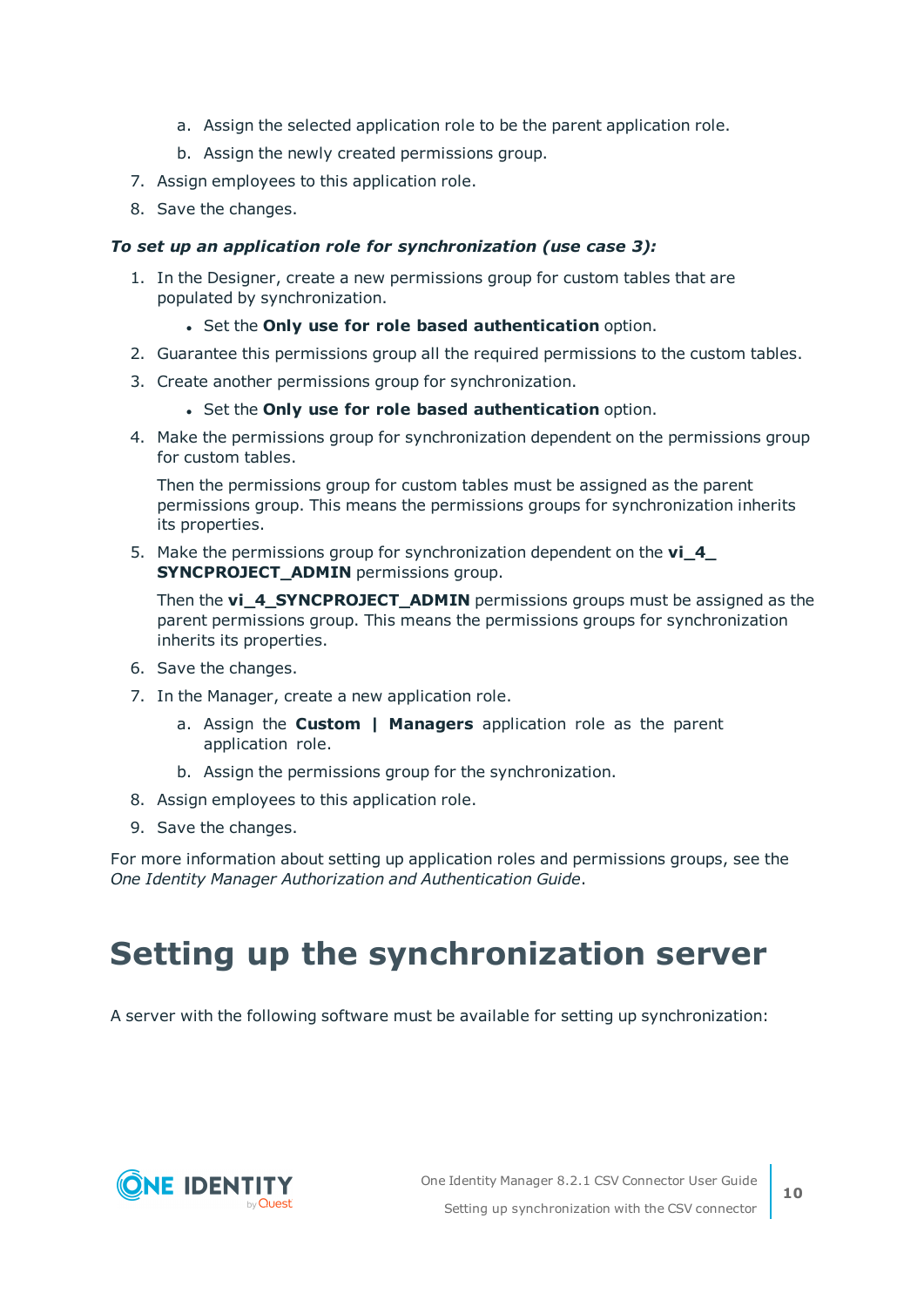- One Identity Manager Service
	- Install One Identity Manager components with the installation wizard.
		- 1. Select **Select installation modules with existing database**.
		- 2. Select the **Server | Job server** machine role.

For more information about system requirements for installing the One Identity Manager Service, see the *One Identity Manager Installation Guide*.

The synchronization server must be declared as a Job server in One Identity Manager.

Use the One Identity Manager Service to install the Server Installer. The program runs the following steps:

- Sets up a Job server.
- Specifies machine roles and server function for the Job server.
- Remotely installs One Identity Manager Service components corresponding to the machine roles.
- Configures the One Identity Manager Service.
- Starts the One Identity Manager Service.

NOTE: The program performs a remote installation of the One Identity Manager Service. Local installation of the service is not possible with this program.

To remotely install the One Identity Manager Service, you must have an administrative workstation on which the One Identity Manager components are installed. For detailed information about installing a workstation, see the *One Identity Manager Installation Guide*.

NOTE: To generate processes for the Job server, you need the provider, connection parameters, and the authentication data. By default, this information is determined from the database connection data. If the Job server runs through an application server, you must configure extra connection data in the Designer. For detailed information about setting up Job servers, see the *One Identity Manager Configuration Guide*.

#### *To remotely install and configure One Identity Manager Service on a server*

- 1. Start the Server Installer program on your administrative workstation.
- 2. On the **Database connection** page, enter the valid connection credentials for the One Identity Manager database.
- 3. On the **Server properties** page, specify the server on which you want to install the One Identity Manager Service.
	- a. Select a Job server from the **Server** menu.

 $- OR -$ 

To create a new Job server, click **Add**.

b. Enter the following data for the Job server.

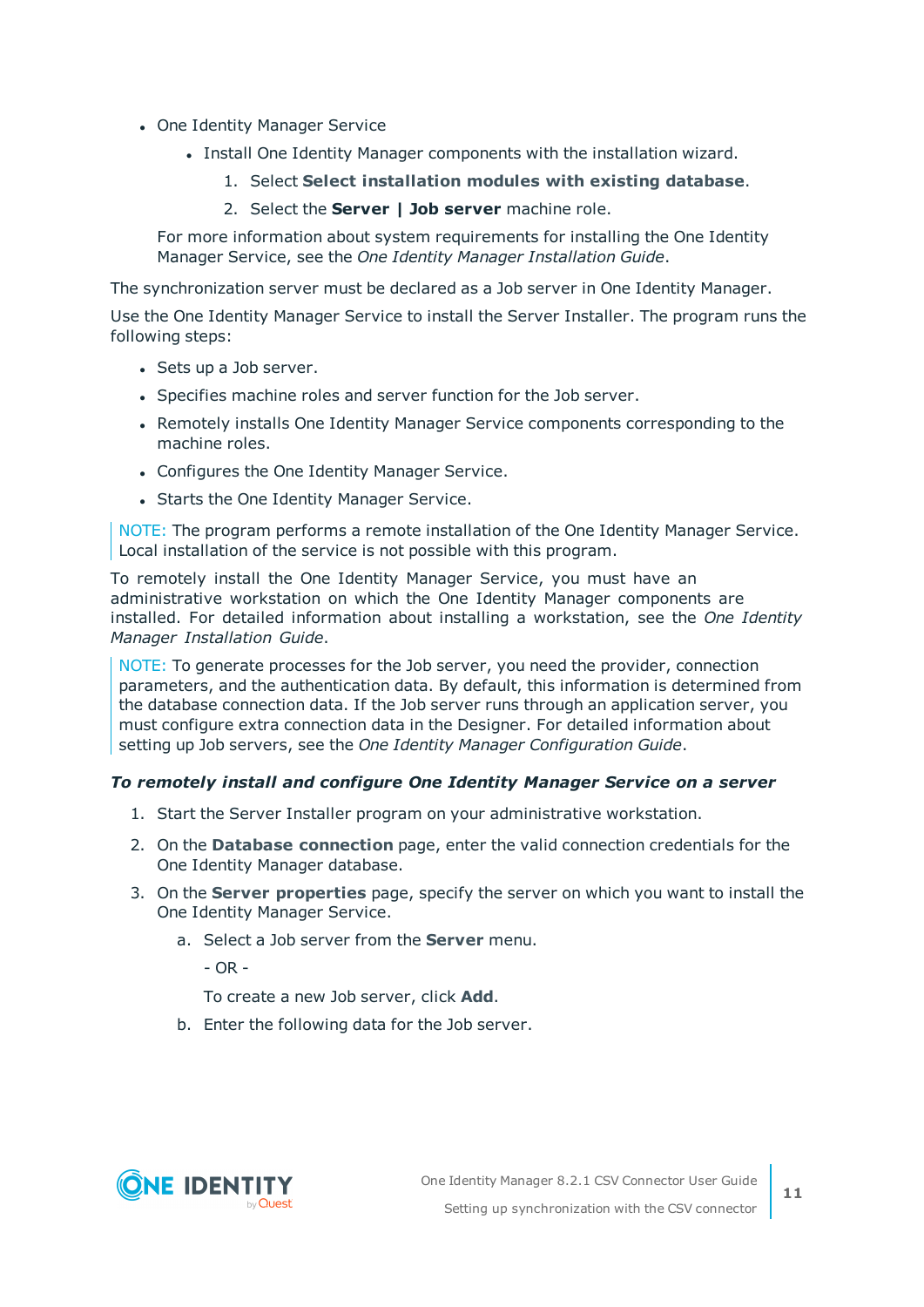- **Server: Name of the Job server.**
- **Queue**: Name of the queue to handle the process steps. Each Job server within the network must have a unique queue identifier. The process steps are requested by the Job queue using this exact queue name. The queue identifier is entered in the One Identity Manager Service configuration file.
- <sup>l</sup> **Full server name**: Full server name in accordance with DNS syntax.

Syntax:

<Name of servers>.<Fully qualified domain name>

NOTE: You can use the **Extended** option to make changes to other properties for the Job server. You can also edit the properties later with the Designer.

- 4. On the **Machine roles** page, select **Job server**.
- 5. On the **Server functions** page, select **CSV connector**.
- 6. On the **Service Settings** page, enter the connection data and check the One Identity Manager Service configuration.

NOTE: The initial service configuration is predefined. If further changes need to be made to the configuration, you can do this later with the Designer. For detailed information about configuring the service, see the *One Identity Manager Configuration Guide*.

- For a direct connection to the database:
	- 1. Select **Process collection > sqlprovider**.
	- 2. Click the **Connection parameter** entry, then click the **Edit** button.
	- 3. Enter the connection data for the One Identity Manager database.
- For a connection to the application server:
	- 1. Select **Process collection**, click the **Insert** button and select **AppServerJobProvider**.
	- 2. Click the **Connection parameter** entry, then click the **Edit** button.
	- 3. Enter the connection data for the application server.
	- 4. Click the **Authentication data** entry and click the **Edit** button.
	- 5. Select the authentication module. Depending on the authentication module, other data may be required, such as user and password. For detailed information about One Identity Manager authentication modules, see the *One Identity Manager Authorization and Authentication Guide*.
- 7. To configure remote installations, click **Next**.
- 8. Confirm the security prompt with **Yes**.
- 9. On the **Select installation source** page, select the directory with the install files. Change the directory if necessary.
- 10. If the database is encrypted, on the **Select private key file** page, select the file with the private key.

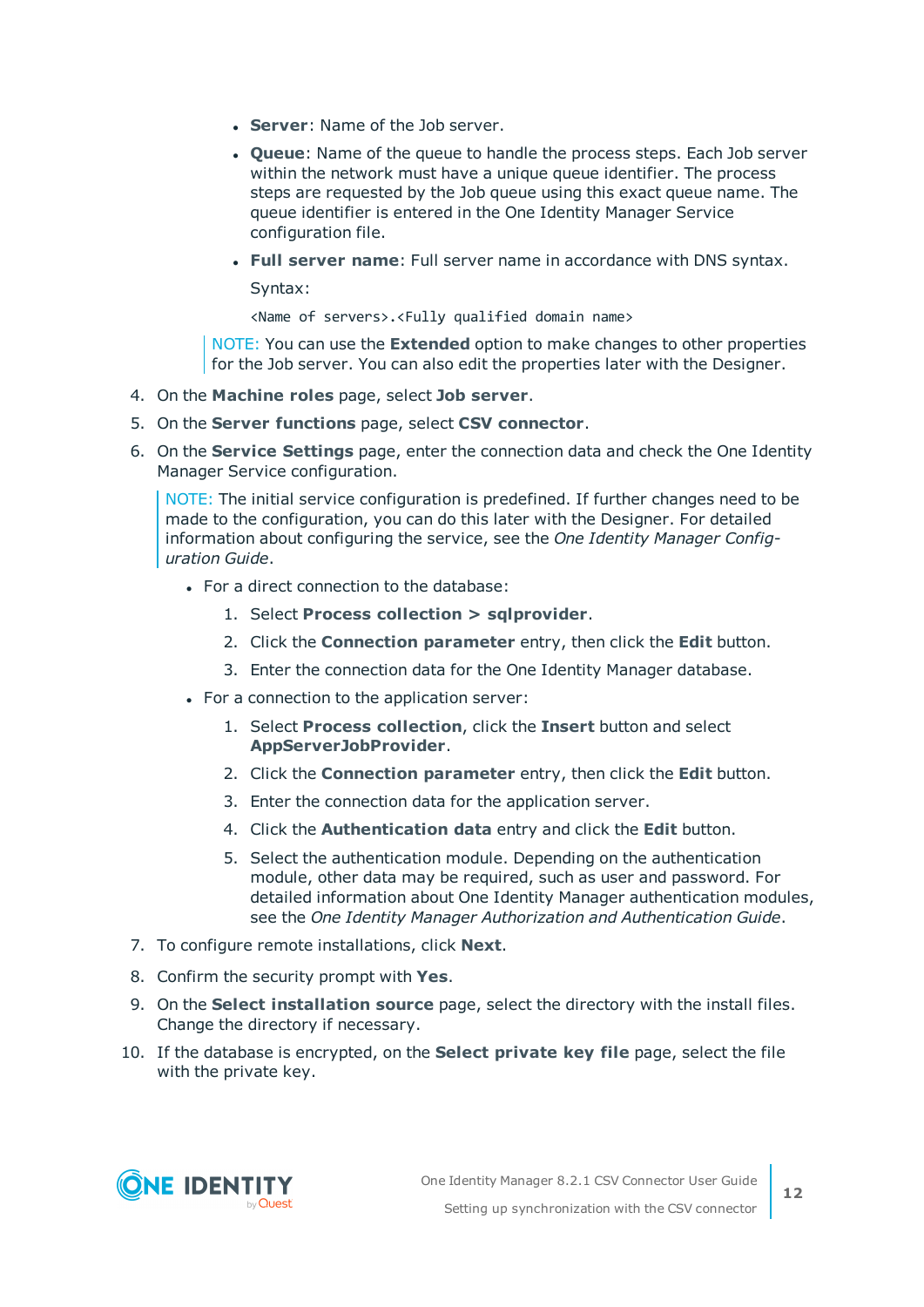- 11. On the **Service access** page, enter the service's installation data.
	- **Computer:** Enter the name or IP address of the server that the service is installed and started on.
	- **. Service account:** Enter the details of the user account that the One Identity Manager Service is running under. Enter the user account, the user account's password and password confirmation.

The service is installed using the user account with which you are logged in to the administrative workstation. If you want to use another user account for installing the service, you can enter it in the advanced options. You can also change the One Identity Manager Service details, such as the installation directory, name, display name, and the One Identity Manager Service description, using the advanced options.

12. Click **Next** to start installing the service.

Installation of the service occurs automatically and may take some time.

13. Click **Finish** on the last page of the Server Installer.

NOTE: In a default installation, the service is entered in the server's service management with the name **One Identity Manager Service**.

# <span id="page-12-0"></span>**Creating a synchronization project**

A synchronization project collects all the information required for synchronizing the One Identity Manager database with a target system. Connection data for target systems, schema types and properties, mapping, and synchronization workflows all belong to this.

Have the following information available for setting up a synchronization project.

| <b>Data</b>               | <b>Explanation</b>                                                                                                                                                                                                                                                                 |
|---------------------------|------------------------------------------------------------------------------------------------------------------------------------------------------------------------------------------------------------------------------------------------------------------------------------|
| Synchronization<br>server | All One Identity Manager Service actions are run against the<br>target system environment on the synchronization server. Data<br>entries required for synchronization and administration with the<br>One Identity Manager database are processed by the<br>synchronization server. |
|                           | Installed components:                                                                                                                                                                                                                                                              |
|                           | • One Identity Manager Service (started)                                                                                                                                                                                                                                           |
|                           | The synchronization server must be declared as a Job server in<br>One Identity Manager. The Job server name is required.                                                                                                                                                           |
|                           | For more information, see Setting up the synchronization server<br>on page 10.                                                                                                                                                                                                     |

|  |  |  |  | Table 5: Information required for setting up a synchronization project |  |
|--|--|--|--|------------------------------------------------------------------------|--|

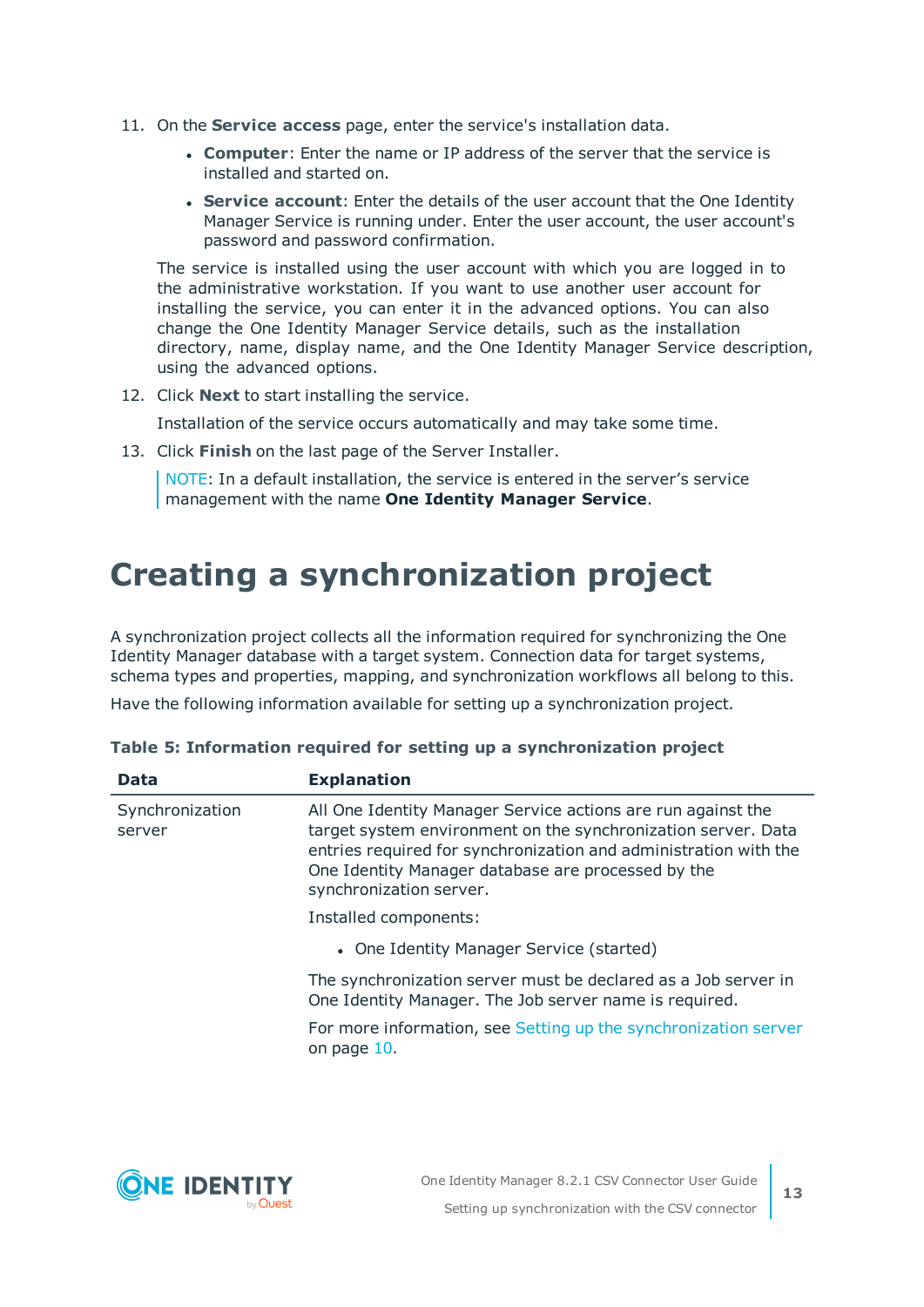| <b>Data</b>                 | <b>Explanation</b>                                                                                                                                                                                                                                                                                                                                                                                                                                                                                                                                                            |
|-----------------------------|-------------------------------------------------------------------------------------------------------------------------------------------------------------------------------------------------------------------------------------------------------------------------------------------------------------------------------------------------------------------------------------------------------------------------------------------------------------------------------------------------------------------------------------------------------------------------------|
| Remote connection<br>server | To configure synchronization with a target system, One Identity<br>Manager must load the data from the target system. One<br>Identity Manager communicates directly with the target system<br>to do this. Sometimes direct access from the workstation, on<br>which the Synchronization Editor is installed, is not possible. For<br>example, because of the firewall configuration or the<br>workstation does not fulfill the necessary hardware and software<br>requirements. If direct access is not possible from the<br>workstation, you can set up a remote connection. |
|                             | The remote connection server and the workstation must be in<br>the same Active Directory domain.                                                                                                                                                                                                                                                                                                                                                                                                                                                                              |
|                             | Remote connection server configuration:                                                                                                                                                                                                                                                                                                                                                                                                                                                                                                                                       |
|                             | • One Identity Manager Service is started                                                                                                                                                                                                                                                                                                                                                                                                                                                                                                                                     |
|                             | • RemoteConnectPlugin is installed                                                                                                                                                                                                                                                                                                                                                                                                                                                                                                                                            |
|                             | The remote connection server must be declared as a Job server<br>in One Identity Manager. The Job server name is required.                                                                                                                                                                                                                                                                                                                                                                                                                                                    |
|                             | TIP: The remote connection server requires the same config-<br>uration as the synchronization server (with regard to the<br>installed software and entitlements). Use the synchronization<br>as remote connection server at the same time, by simply<br>installing the RemoteConnectPlugin as well.                                                                                                                                                                                                                                                                           |
|                             | For more detailed information about setting up a remote<br>connection, see the One Identity Manager Target System<br>Synchronization Reference Guide.                                                                                                                                                                                                                                                                                                                                                                                                                         |
| Synchronization<br>workflow | Set the Data import option in the synchronization step, if CSV<br>import data is supplied by a secondary system. You cannot<br>select the MarkAsOutstanding processing method for these<br>synchronization steps.                                                                                                                                                                                                                                                                                                                                                             |
|                             | For more detailed information about synchronizing user data<br>with different systems, see the One Identity Manager Target<br>System Synchronization Reference Guide.                                                                                                                                                                                                                                                                                                                                                                                                         |
| Base object                 | You cannot normally specify a base object for synchronizing with<br>the CSV connector. In this case, assignment of one base table<br>and the synchronization server is sufficient.                                                                                                                                                                                                                                                                                                                                                                                            |
|                             | • Select the table from the <b>Base table</b> menu in which to<br>import the objects. The base table can be used to defined<br>downstream processes for synchronizing a CSV system.<br>For more information about downstream processes, see<br>the One Identity Manager Target System Synchronization<br>Reference Guide.                                                                                                                                                                                                                                                     |

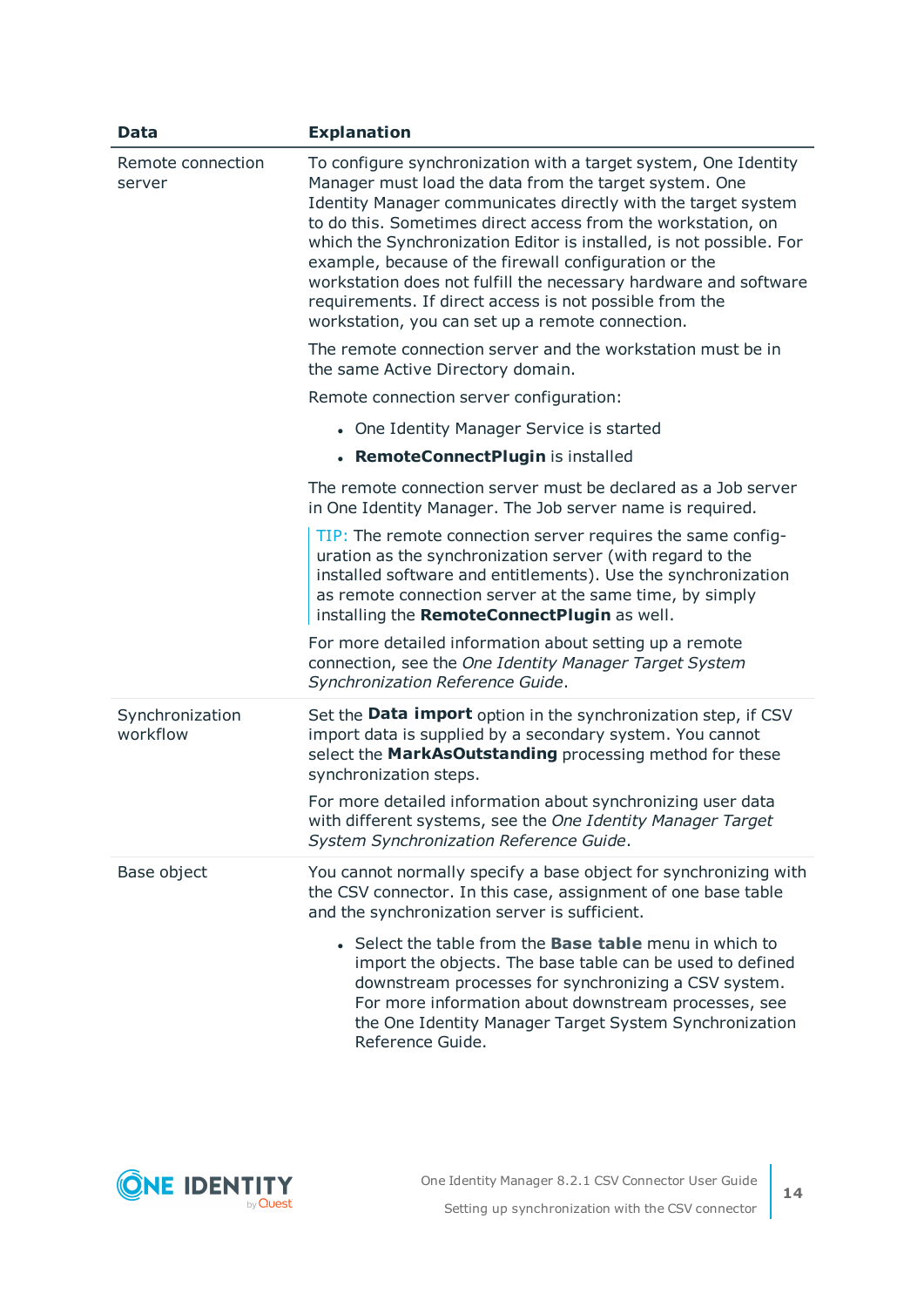| <b>Data</b>  | <b>Explanation</b>                                                                                                                   |
|--------------|--------------------------------------------------------------------------------------------------------------------------------------|
|              | • The Synchronization servers menu displays all Job<br>servers with an enabled CSV connector server function.                        |
| Variable set | If you implement specialized variable sets, ensure that the start<br>up configuration and the base object use the same variable set. |

### *To configure synchronization with the CSV connector*

- 1. Create a new synchronization project.
- 2. Add mappings. Define property mapping rules and object matching rules.
- 3. Create synchronization workflows.
- 4. Create a start up configuration.
- 5. Define the synchronization scope.
- 6. Specify the base object of the synchronization.
- 7. Specify the extent of the synchronization log.
- 8. Run a consistency check.
- 9. Activate the synchronization project.
- 10. Save the new synchronization project in the database.

### **Detailed information about this topic**

 $\cdot$  Creating a [synchronization](#page-14-0) project on page 15

### <span id="page-14-0"></span>**Creating a synchronization project**

There is a wizard to assist you with setting up a synchronization project. This wizard takes you through all the steps you need to set up initial synchronization with a target system. Click **Next** once you have entered all the data for a step.

NOTE: The following sequence describes how to configure a synchronization project if the Synchronization Editor is both:

- . Run in default mode
- Started from the Launchpad

If you run the project wizard in expert mode or directly from the Synchronization Editor, additional configuration settings can be made. Follow the project wizard instructions through these steps.

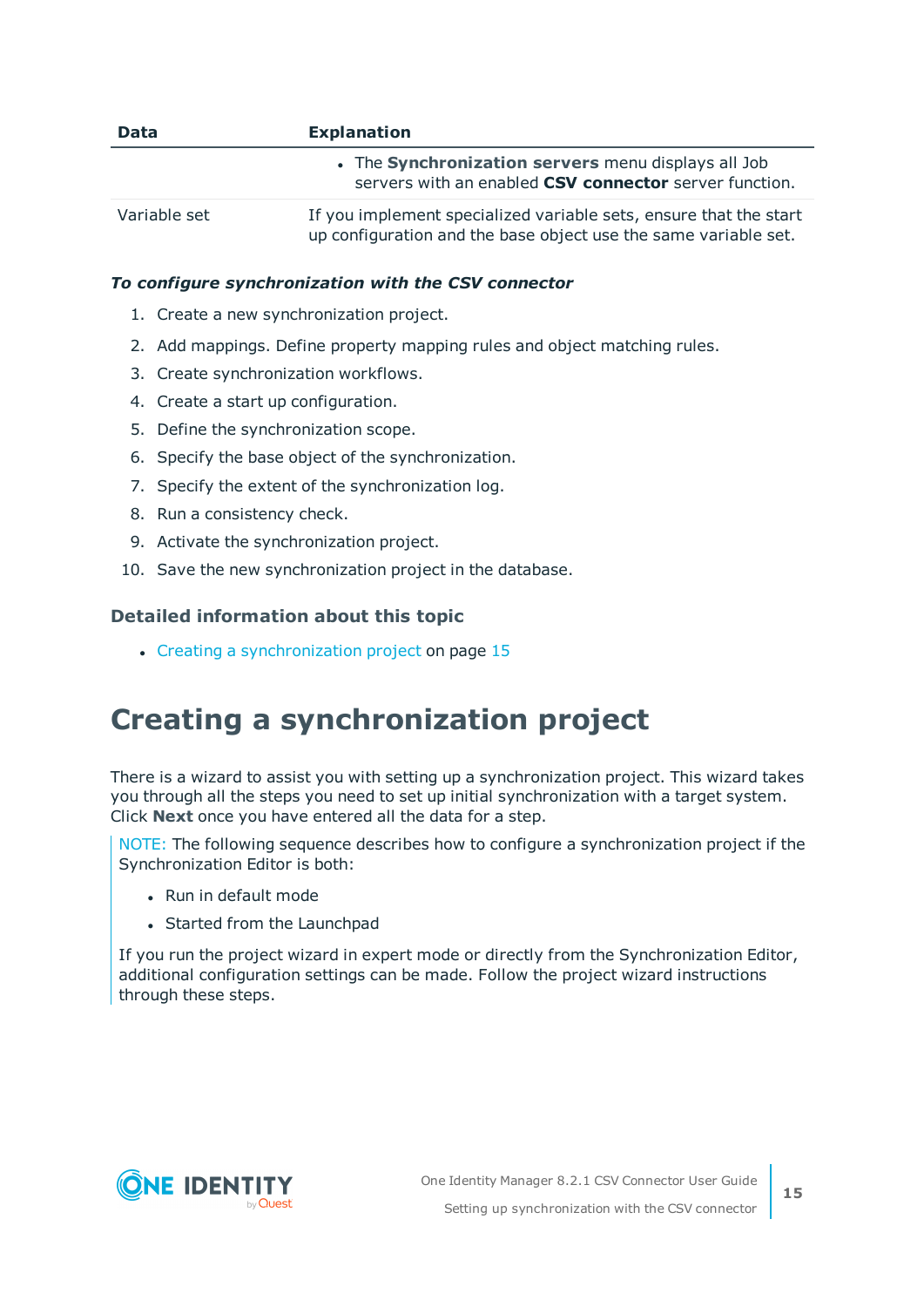#### *To set up a synchronization project*

1. Start the Launchpad and log in on the One Identity Manager database.

NOTE: If synchronization is run by an application server, connect the database through the application server.

2. Select the **CSV connector** entry. Click **Run**.

This starts the Synchronization Editor's project wizard.

- 3. On the **System access** page, specify how One Identity Manager can access the target system.
	- If access is possible from the workstation on which you started the Synchronization Editor, do not change any settings.
	- If access is not possible from the workstation on which you started the Synchronization Editor, you can set up a remote connection.

Enable the **Connect using remote connection server** option and select the server to be used for the connection under **Job server**.

- <sup>l</sup> Click **Next** to start the system connection wizard to create a connection to the CSV file.
- 4. On the system connection wizard start page, select **Create new CSV system**.
- 5. Select the CSV file whose data is to be synchronized in the file browser. Click **Open**.

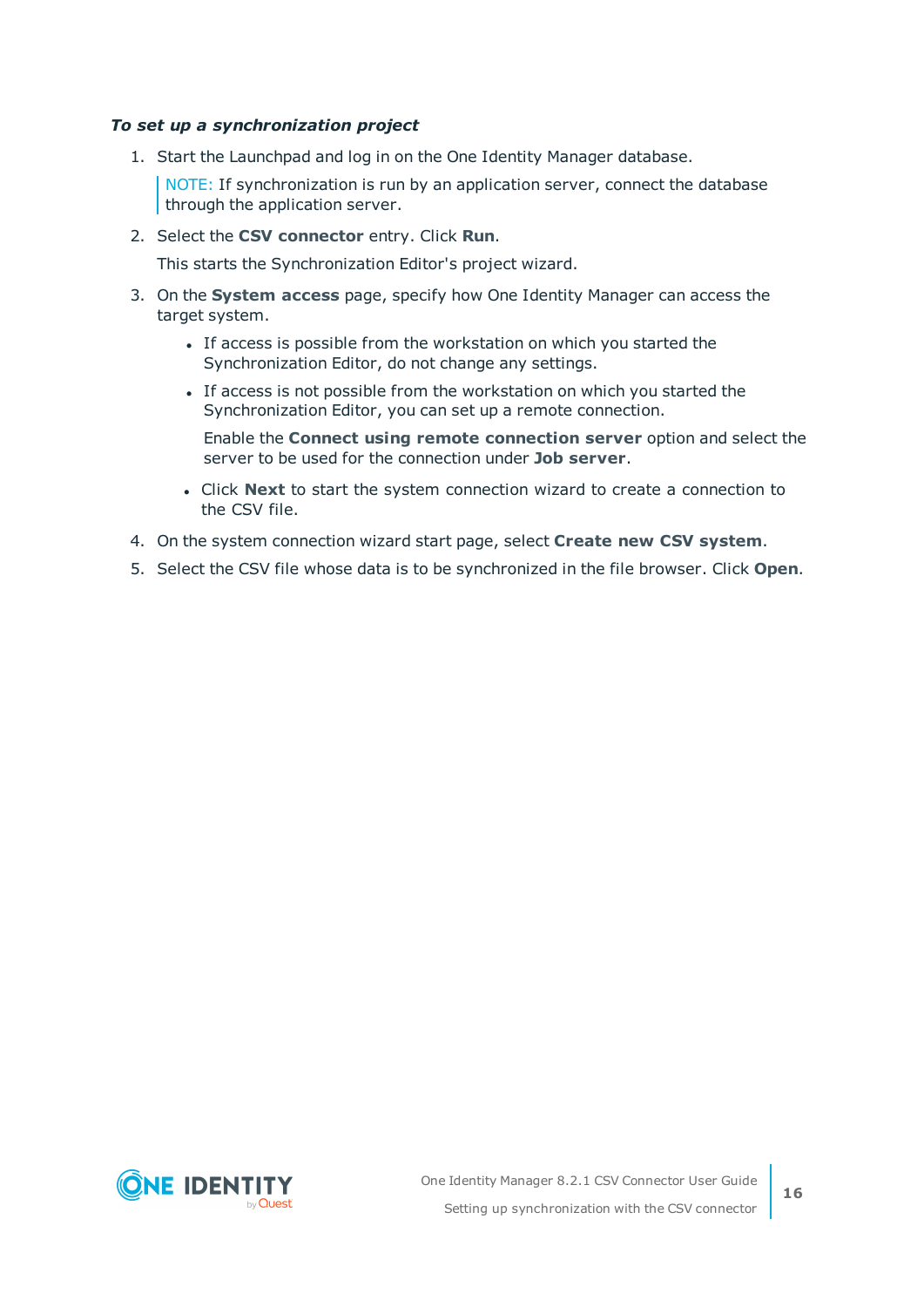6. Check the values for coding the files and language on the **Load CSV file** page.

| <b>Property</b>         | <b>Description</b>                                                                                                                                                                                                                |
|-------------------------|-----------------------------------------------------------------------------------------------------------------------------------------------------------------------------------------------------------------------------------|
| Path                    | Full path to CSV file.                                                                                                                                                                                                            |
| File<br>encoding        | Encoding of the .csv file. Encoding of the character set is determined<br>from the character set on your workstation when the import file is<br>loaded. Change the setting if the file was created with another<br>character set. |
| Language                | Language used to create the file. The language is required in order to<br>read local character formats correctly, for example, dates.                                                                                             |
| Uniqueness<br>violation | The CSV connector's behavior if there are CSV entries that cannot be<br>uniquely identified.                                                                                                                                      |
| behavior                | • Throw error: Synchronization is canceled with an error<br>message.                                                                                                                                                              |
|                         | • Take first: The first data set is synchronized. All other data<br>sets are ignored.                                                                                                                                             |
|                         | • Take last: The last data set is synchronized. All other data sets<br>are ignored.                                                                                                                                               |
|                         | • Take none: None of the data sets are synchronized.                                                                                                                                                                              |
| Read-only<br>access     | Specifies whether the CSV connection has only read-only access to<br>the CSV file.                                                                                                                                                |
|                         | If this option is disabled, the CSV connector can also write data to the<br>CSV file if the synchronization project is configured accordingly.                                                                                    |

### **Table 6: Properties of the CSV file**

7. Describe the CSV file structure on the **File structure** page.

### **Table 7: File structure**

| <b>Property</b>                 | <b>Description</b>                                                                                                                                                   |
|---------------------------------|----------------------------------------------------------------------------------------------------------------------------------------------------------------------|
| Number of<br>lines in<br>header | The number of lines in the CSV file header. The header is not<br>imported.                                                                                           |
| Column<br>names in<br>line      | Row containing the column name.                                                                                                                                      |
| Columns<br>identified<br>by     | Indicator for column limits.<br>• Select the Delimiter option if the data is separated by a semi-<br>colon, comma, space, tab, pipe, or other character. Specify the |



**17**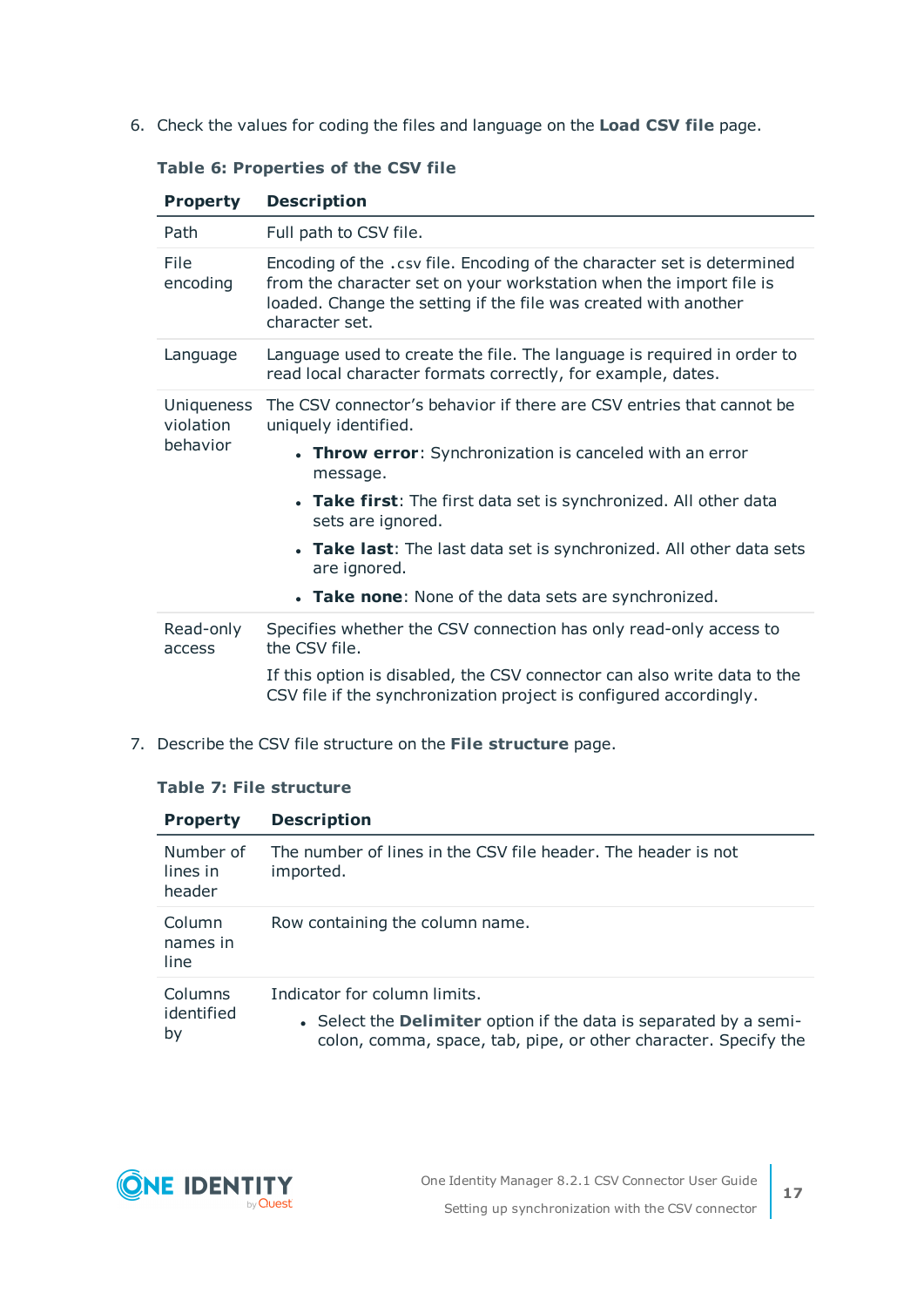#### **Property Description**

line structure.

- **.** Select the **Fixed width** option if all the data in the columns has the same length. Specify the line structure.
- 8. Describe the row structure in the CSV file on the **Line structure** page.
	- a. If columns are separated by a delimiter, enter the delimiter.

### **Table 8: Line structure**

| <b>Property</b>                  | <b>Description</b>                                                                                                                                                                                      |
|----------------------------------|---------------------------------------------------------------------------------------------------------------------------------------------------------------------------------------------------------|
| Delimiter                        | Delimiter used to separate the data in the file. You have the<br>following options: Semicolon, Comma, Space, Tab, and<br>Pipe.                                                                          |
|                                  | If the data is separated by a different character, select <b>Other:</b><br>and enter the delimiter in the input field next to the menu.                                                                 |
| Text<br>delimiters               | Character enclosing the column text. This text is treated as one<br>value on import, even is the text contains the delimiter given as<br>above.<br>NOTE: The delimiters are masked by doubling them up. |
| Mask<br>delimiter<br>by doubling | Specifies whether the data is separated by several of the same<br>delimiters. Data that contains a new line must be marked with a<br>text qualifier.                                                    |

- b. Specify the separation points if the columns are separated by a fixed width.
	- Click on the ruler to set a separation point. A separation mark is inserted.
	- When you click again on a fixed separation point, the separation mark is deleted.
- 9. Describe the data structure on the **Display information** page.
	- a. Specify the **Display pattern** with which the objects in Synchronization Editor are displayed. The display pattern is, for example, used in error messages or test result from object matching rules.
	- b. Specify the following properties for each column.

#### **Table 9: Data structure of column**

Column Column name in the CSV file.

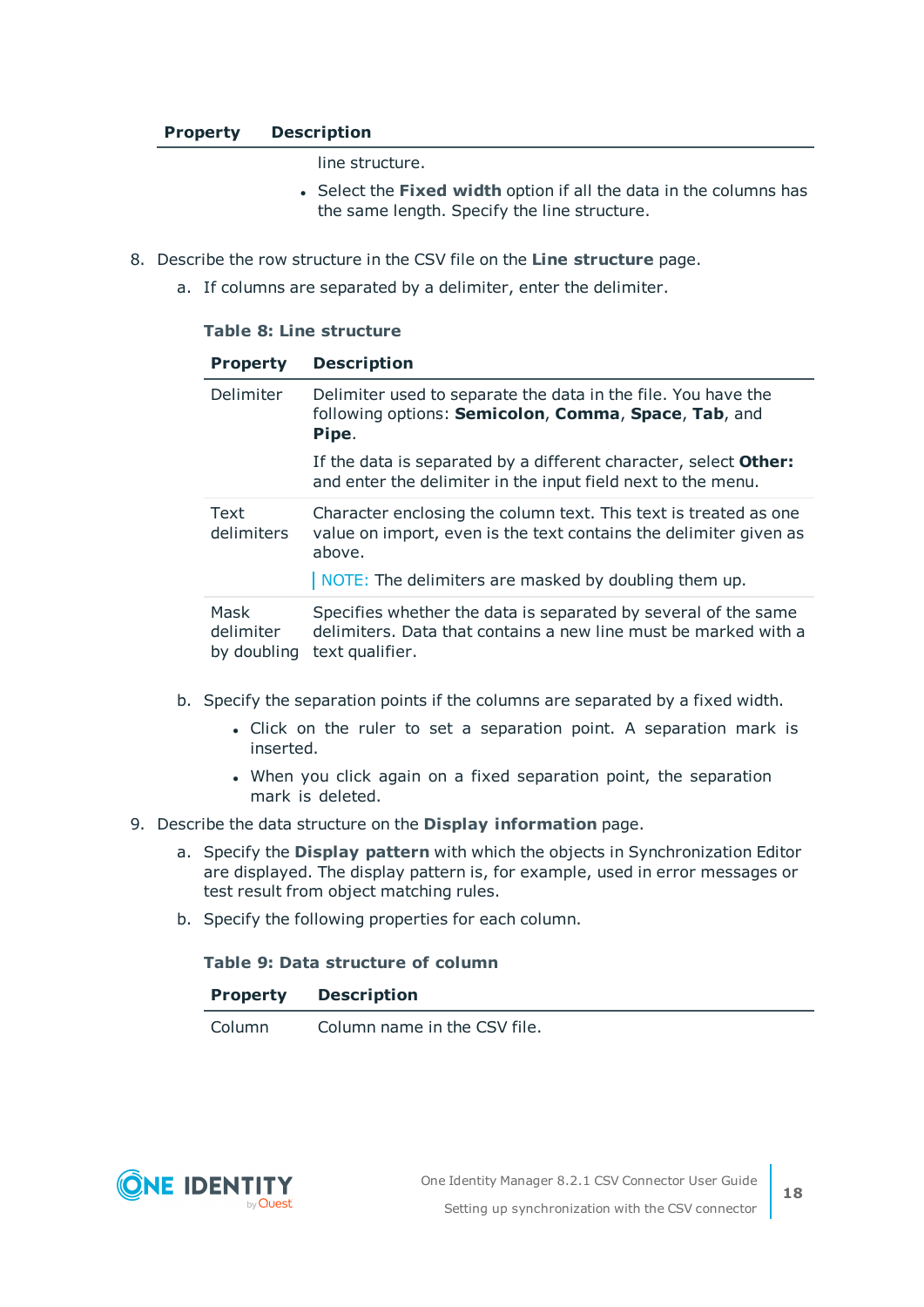| <b>Property</b>            | <b>Description</b>                                                                                                                                                                                                                                                                                                             |  |  |  |  |
|----------------------------|--------------------------------------------------------------------------------------------------------------------------------------------------------------------------------------------------------------------------------------------------------------------------------------------------------------------------------|--|--|--|--|
| Name                       | The column's technical name. Specify a new display name or<br>copy the column name from the CSV file.                                                                                                                                                                                                                          |  |  |  |  |
| Display<br>name            | Name of the column for displaying in the Synchronization<br>Editor. Specify a new display name or copy the column name<br>from the CSV file.                                                                                                                                                                                   |  |  |  |  |
| Description                | Text field for additional explanation.                                                                                                                                                                                                                                                                                         |  |  |  |  |
| Hierarchical<br>sort order | Specify whether the column maps the path in an object<br>hierarchy. Synchronization objects are sorted by this order.<br>This makes it possible to resolve object dependencies.                                                                                                                                                |  |  |  |  |
|                            | This option can only be set for <b>one</b> column of the CSV file.                                                                                                                                                                                                                                                             |  |  |  |  |
|                            | Example from the One Identity Manager scheme:                                                                                                                                                                                                                                                                                  |  |  |  |  |
|                            | The full name of a department (Department.FullPath) specifies<br>the path in the department hierarchy (department with all<br>higher-level departments). Objects are sorted by their full<br>name during synchronization. All parent departments are<br>loaded first during synchronization and then the child<br>departments. |  |  |  |  |
| Key column                 | Specifies whether the column is used as a key column.                                                                                                                                                                                                                                                                          |  |  |  |  |
|                            | More than one key columns can be defined. Data records<br>should be uniquely identified with these key columns.                                                                                                                                                                                                                |  |  |  |  |
| Data type                  | The column's data type.                                                                                                                                                                                                                                                                                                        |  |  |  |  |
| MVP column                 | Specifies whether the import contains a multi-value column<br>(MVP). Specifies the delimiter for the individual values.                                                                                                                                                                                                        |  |  |  |  |

- 10. On the **Define CSV system file** page, specify the name and repository of the CSV system file. The system connection configuration to the CSV file is saved in this file.
- 11. On the past page of the system connection wizard you can add another CSV file to the system connection.
	- <sup>l</sup> To add another CSV file to the system connection, click **Add another CSV file**.
	- <sup>l</sup> Set the **Save connection data on local computer** option to save the connection data. This can be reused when you set up other synchronization projects.
	- <sup>l</sup> Click **Finish**, to end the system connection wizard and return to the project wizard.

NOTE: In the Synchronization Editor, the connection data is saved in a variable set and can be modified in the **Configuration > Variables** category if necessary.

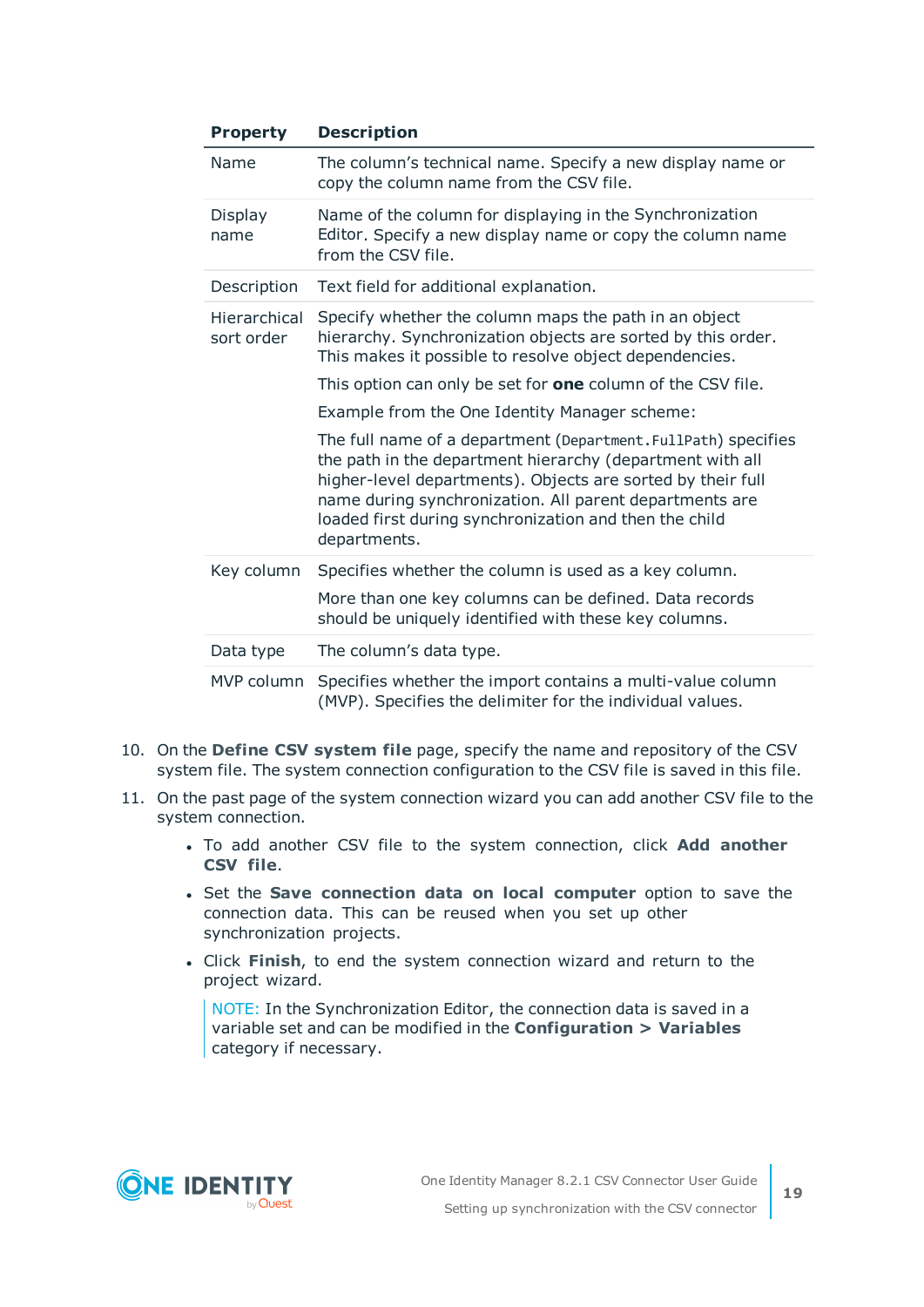12. On the **One Identity Manager Connection** tab, test the data for connecting to the One Identity Manager database. The data is loaded from the connected database. Reenter the password.

NOTE:

- If you use an unencrypted One Identity Manager database and have not yet saved any synchronization projects to the database, you need to enter all connection data again.
- . This page is not shown if a synchronization project already exists.
- 13. The wizard loads the target system schema. This may take a few minutes depending on the type of target system access and the size of the target system.
- 14. On the **Select project template** page, select a project template to use for setting up the synchronization configuration.

NOTE: The CSV connector does not provide a default project template for setting up synchronization. If you have created your own project template, you can select it to configure the synchronization project. Otherwise, select **Create blank project**.

15. Enter the general setting for the synchronization project under **General**.

| <b>Property</b>    | <b>Description</b>                                                                                                                                  |
|--------------------|-----------------------------------------------------------------------------------------------------------------------------------------------------|
| Display<br>name    | Display name for the synchronization project.                                                                                                       |
| Script<br>language | Language in which the scripts for this synchronization project are<br>written.                                                                      |
|                    | Scripts are implemented at various points in the synchronization<br>configuration. Specify the script language when you set up an empty<br>project. |
|                    | IMPORTANT: You cannot change the script language once the<br>synchronization project has been saved.                                                |
|                    | If you use a project template, the template's script language is<br>used.                                                                           |
| Description        | Text field for additional explanation.                                                                                                              |

#### **Table 10: General properties of the synchronization project**

- 16. To close the project wizard, click **Finish**.
- <span id="page-19-0"></span>17. Save the synchronization project in the database.

# **Customizing the CSV system file**

The synchronization configuration must be changed if the CSV file schema changes. Changes are entered in the CSV system file. The CSV system file is edited in the system

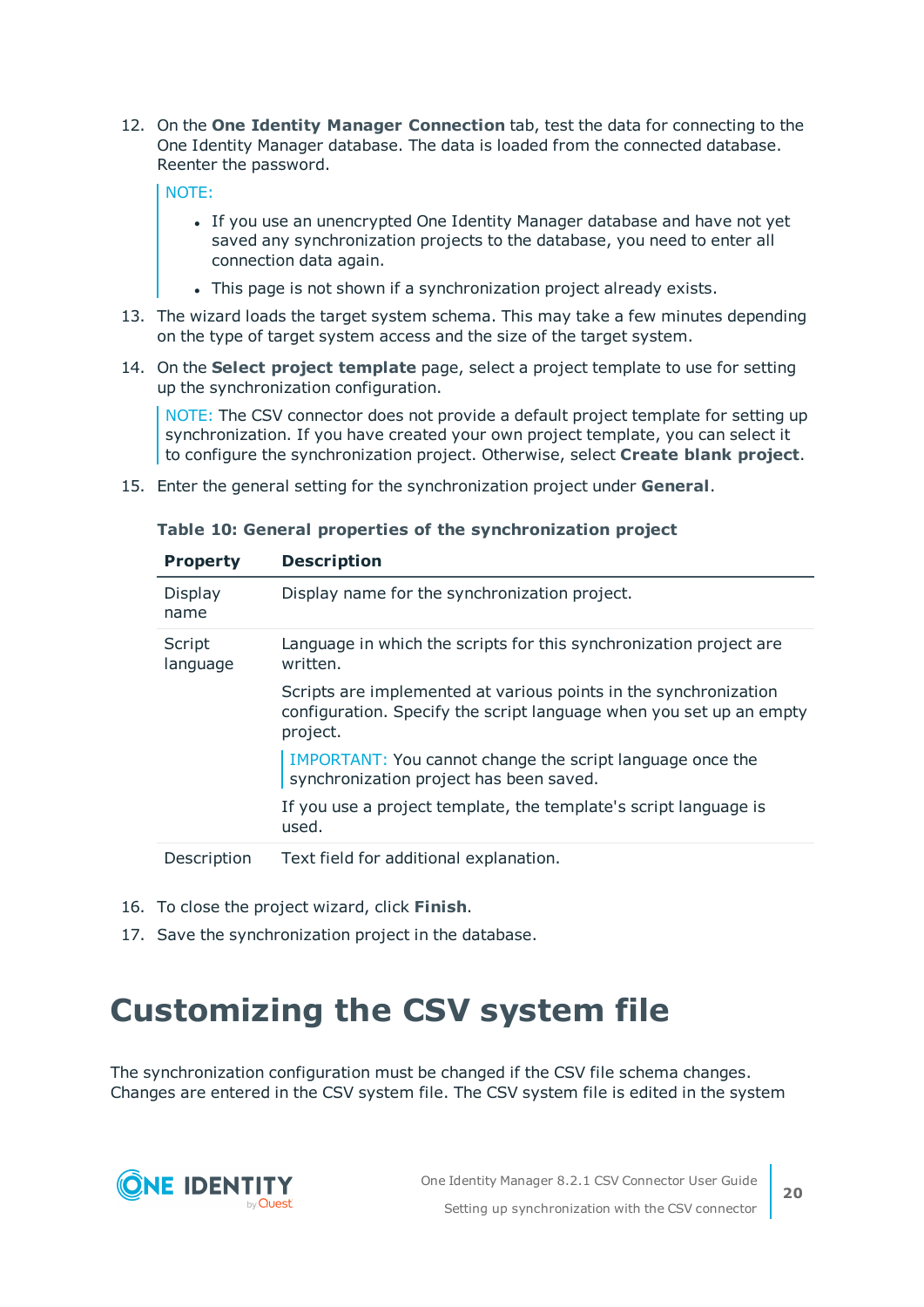connection wizard. You can update the directory to the CSV files or CSV system file here.

### **Detailed information about this topic**

- Editing a CSV file [schema](#page-20-0) on page 21
- Removing a CSV file from the system [connection](#page-24-0) on page 25
- [Changing](#page-24-1) path to CSV system file on page 25

### <span id="page-20-0"></span>**Editing a CSV file schema**

### *To add a new CSV file to a system connection and edit the CSV file schema*

- 1. Select the **Configuration > Target system** category.
- 2. Click **Edit connection**.

This starts the system connection wizard.

- 3. On the **Load CSV system file** page, in the **CSV system information** view, specify the CSV files with which to set up the system connection.
- 4. To add a new CSV file to the system connection, click  $\blacksquare$ . Then edit the schema for this file.
- 5. To edit the schema for a CSV file, select the file and click  $\mathbb Z$ .

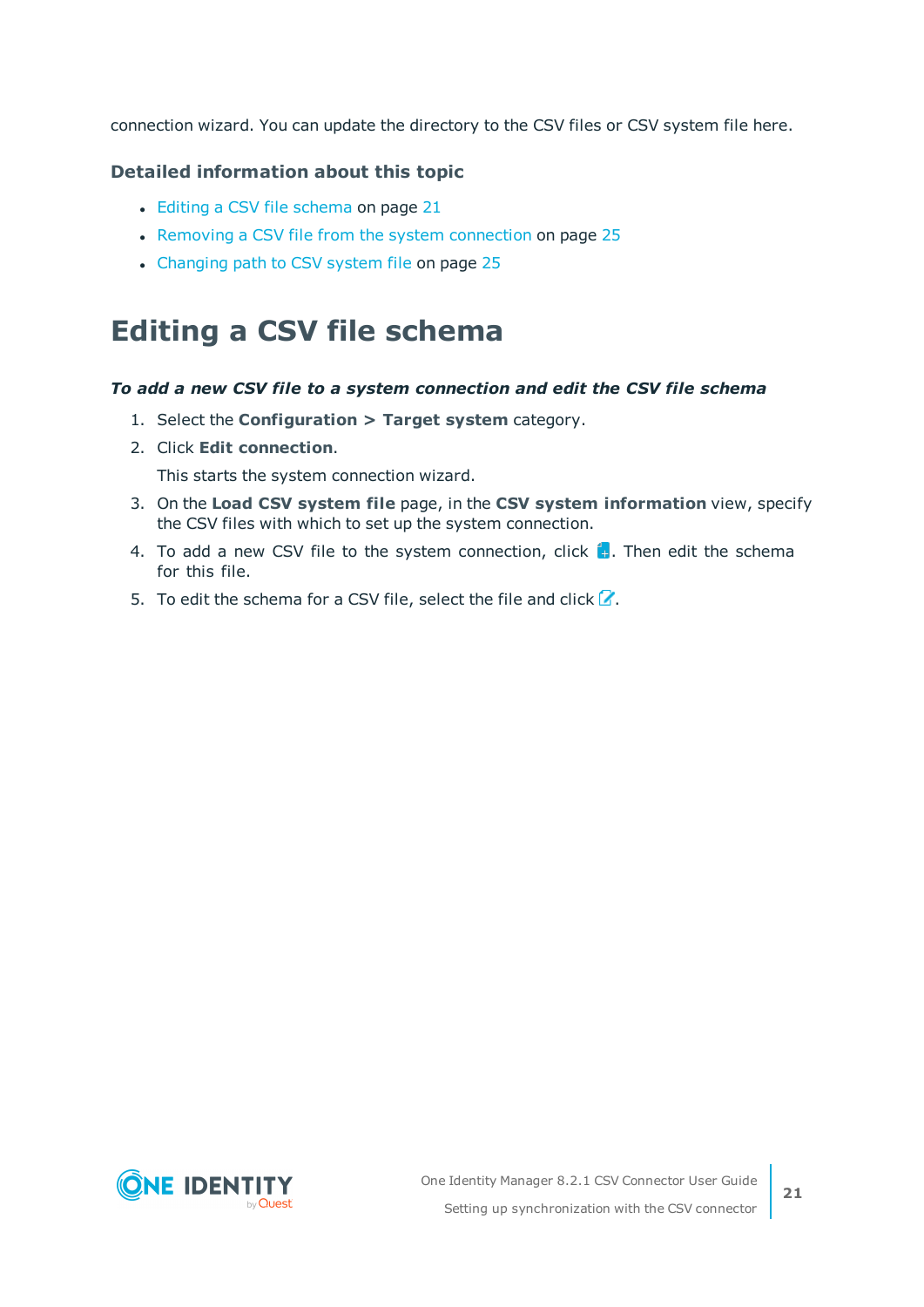6. Check the values for coding the files and language on the **Load CSV file** page.

| Path                                | Full path to CSV file.                                                                                                                                                                                                            |
|-------------------------------------|-----------------------------------------------------------------------------------------------------------------------------------------------------------------------------------------------------------------------------------|
| File<br>encoding                    | Encoding of the .csv file. Encoding of the character set is determined<br>from the character set on your workstation when the import file is<br>loaded. Change the setting if the file was created with another<br>character set. |
| Language                            | Language used to create the file. The language is required in order to<br>read local character formats correctly, for example, dates.                                                                                             |
| Uniqueness<br>violation<br>behavior | The CSV connector's behavior if there are CSV entries that cannot be<br>uniquely identified.                                                                                                                                      |
|                                     | • Throw error: Synchronization is canceled with an error<br>message.                                                                                                                                                              |
|                                     | • Take first: The first data set is synchronized. All other data<br>sets are ignored.                                                                                                                                             |
|                                     | • Take last: The last data set is synchronized. All other data sets<br>are ignored.                                                                                                                                               |
|                                     | • Take none: None of the data sets are synchronized.                                                                                                                                                                              |
| Read-only<br>access                 | Specifies whether the CSV connection has only read-only access to<br>the CSV file.                                                                                                                                                |
|                                     | If this option is disabled, the CSV connector can also write data to the<br>CSV file if the synchronization project is configured accordingly.                                                                                    |

**Table 11: Properties of the CSV file**

**Property Description**

7. Describe the CSV file structure on the **File structure** page.

### **Table 12: File structure**

| <b>Property</b>                 | <b>Description</b>                                                                                                                                                          |
|---------------------------------|-----------------------------------------------------------------------------------------------------------------------------------------------------------------------------|
| Number of<br>lines in<br>header | The number of lines in the CSV file header. The header is not<br>imported.                                                                                                  |
| Column<br>names in<br>line      | Row containing the column name.                                                                                                                                             |
| Columns<br>identified<br>by     | Indicator for column limits.<br>• Select the <b>Delimiter</b> option if the data is separated by a semi-<br>colon, comma, space, tab, pipe, or other character. Specify the |

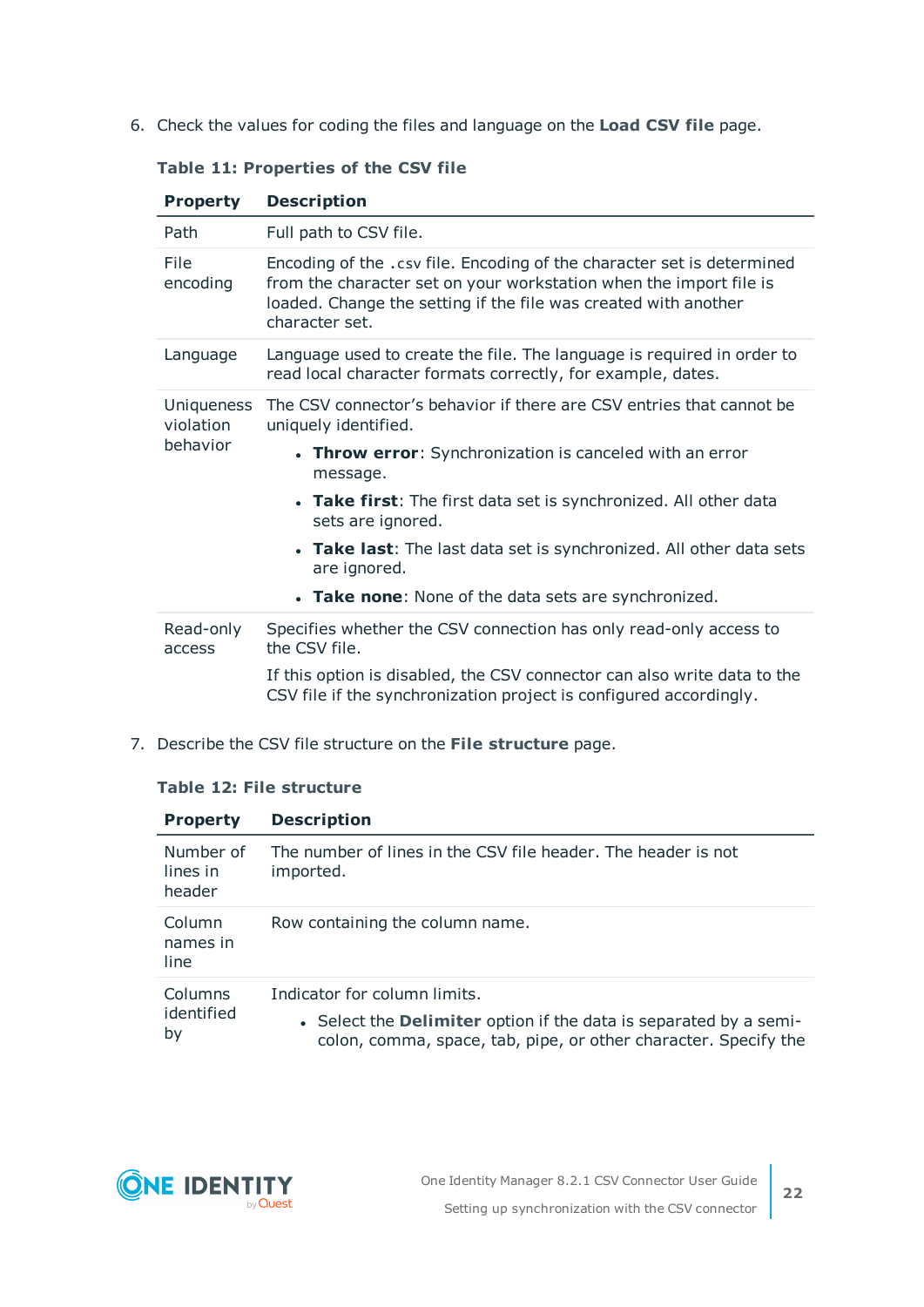#### **Property Description**

line structure.

- **.** Select the **Fixed width** option if all the data in the columns has the same length. Specify the line structure.
- 8. Describe the row structure in the CSV file on the **Line structure** page.
	- a. If columns are separated by a delimiter, enter the delimiter.

#### **Table 13: Line structure**

| <b>Property</b>                  | <b>Description</b>                                                                                                                                                                                      |
|----------------------------------|---------------------------------------------------------------------------------------------------------------------------------------------------------------------------------------------------------|
| Delimiter                        | Delimiter used to separate the data in the file. You have the<br>following options: Semicolon, Comma, Space, Tab, and<br>Pipe.                                                                          |
|                                  | If the data is separated by a different character, select <b>Other:</b><br>and enter the delimiter in the input field next to the menu.                                                                 |
| Text<br>delimiters               | Character enclosing the column text. This text is treated as one<br>value on import, even is the text contains the delimiter given as<br>above.<br>NOTE: The delimiters are masked by doubling them up. |
| Mask<br>delimiter<br>by doubling | Specifies whether the data is separated by several of the same<br>delimiters. Data that contains a new line must be marked with a<br>text qualifier.                                                    |

- b. Specify the separation points if the columns are separated by a fixed width.
	- Click on the ruler to set a separation point. A separation mark is inserted.
	- When you click again on a fixed separation point, the separation mark is deleted.
- 9. Describe the data structure on the **Display information** page.
	- a. Specify the **Display pattern** with which the objects in Synchronization Editor are displayed. The display pattern is, for example, used in error messages or test result from object matching rules.
	- b. Specify the following properties for each column.

#### **Table 14: Data structure of column**

| <b>Property</b> | <b>Description</b> |
|-----------------|--------------------|
|-----------------|--------------------|

Column Column name in the CSV file.

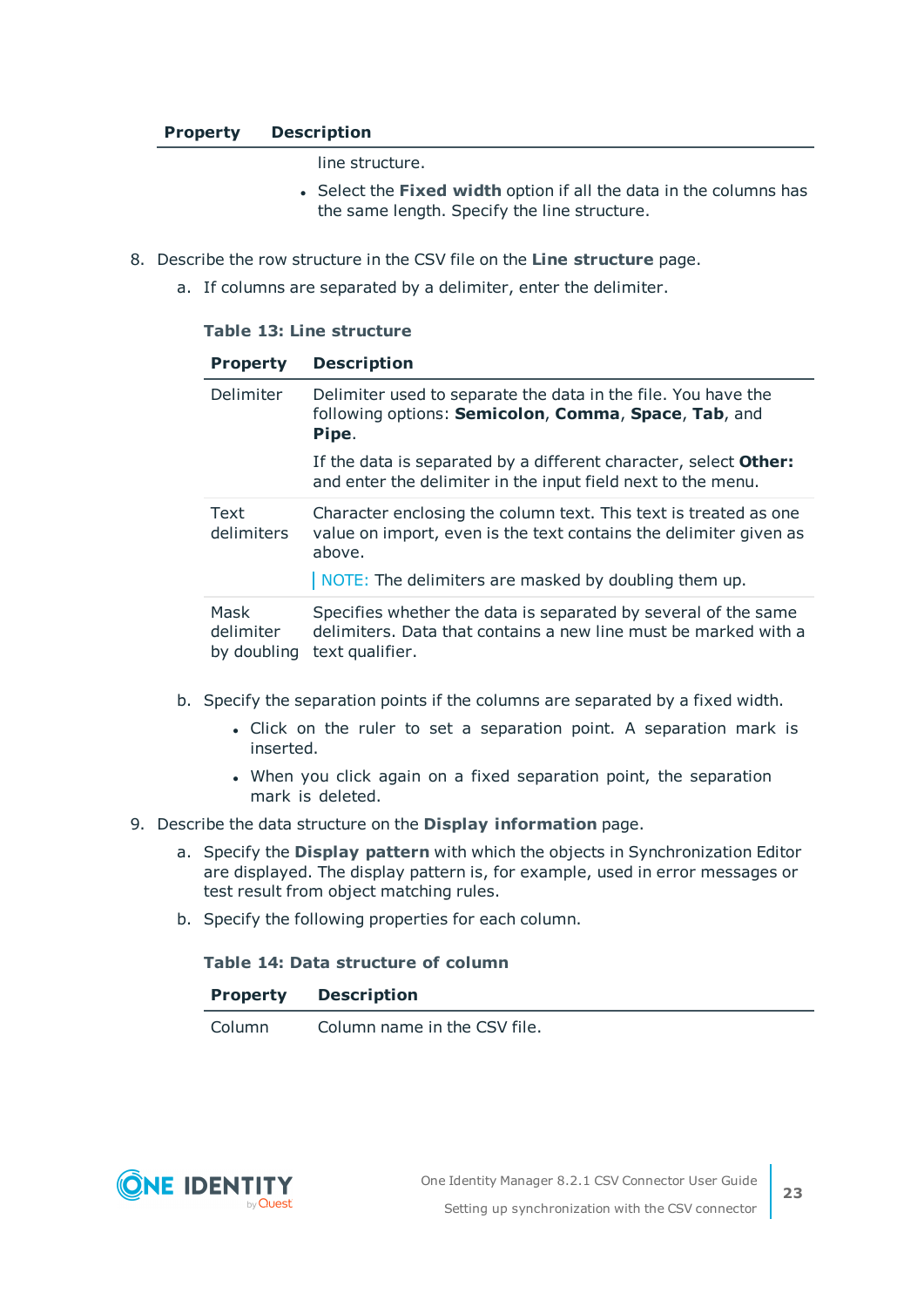| <b>Property</b>            | <b>Description</b>                                                                                                                                                                                                                                                                                                             |  |  |  |  |
|----------------------------|--------------------------------------------------------------------------------------------------------------------------------------------------------------------------------------------------------------------------------------------------------------------------------------------------------------------------------|--|--|--|--|
| Name                       | The column's technical name. Specify a new display name or<br>copy the column name from the CSV file.                                                                                                                                                                                                                          |  |  |  |  |
| Display<br>name            | Name of the column for displaying in the Synchronization<br>Editor. Specify a new display name or copy the column name<br>from the CSV file.                                                                                                                                                                                   |  |  |  |  |
| Description                | Text field for additional explanation.                                                                                                                                                                                                                                                                                         |  |  |  |  |
| Hierarchical<br>sort order | Specify whether the column maps the path in an object<br>hierarchy. Synchronization objects are sorted by this order.<br>This makes it possible to resolve object dependencies.                                                                                                                                                |  |  |  |  |
|                            | This option can only be set for <b>one</b> column of the CSV file.                                                                                                                                                                                                                                                             |  |  |  |  |
|                            | Example from the One Identity Manager scheme:                                                                                                                                                                                                                                                                                  |  |  |  |  |
|                            | The full name of a department (Department.FullPath) specifies<br>the path in the department hierarchy (department with all<br>higher-level departments). Objects are sorted by their full<br>name during synchronization. All parent departments are<br>loaded first during synchronization and then the child<br>departments. |  |  |  |  |
| Key column                 | Specifies whether the column is used as a key column.                                                                                                                                                                                                                                                                          |  |  |  |  |
|                            | More than one key columns can be defined. Data records<br>should be uniquely identified with these key columns.                                                                                                                                                                                                                |  |  |  |  |
| Data type                  | The column's data type.                                                                                                                                                                                                                                                                                                        |  |  |  |  |
| MVP column                 | Specifies whether the import contains a multi-value column<br>(MVP). Specifies the delimiter for the individual values.                                                                                                                                                                                                        |  |  |  |  |

- 10. On the past page of the system connection wizard you can add another CSV file to the system connection.
	- <sup>l</sup> To add another CSV file to the system connection, click **Add another CSV file**.
	- **.** Click Finish to end the system connection wizard.
- 11. Select the **General** view and click **Update schema**.
- 12. Confirm the security prompt with **Yes**.
- 13. This reloads the schema data.
- 14. Save the changes.

### **Related topics**

- Creating a [synchronization](#page-14-0) project on page  $15$
- [Updating](#page-24-2) schemas on page 25

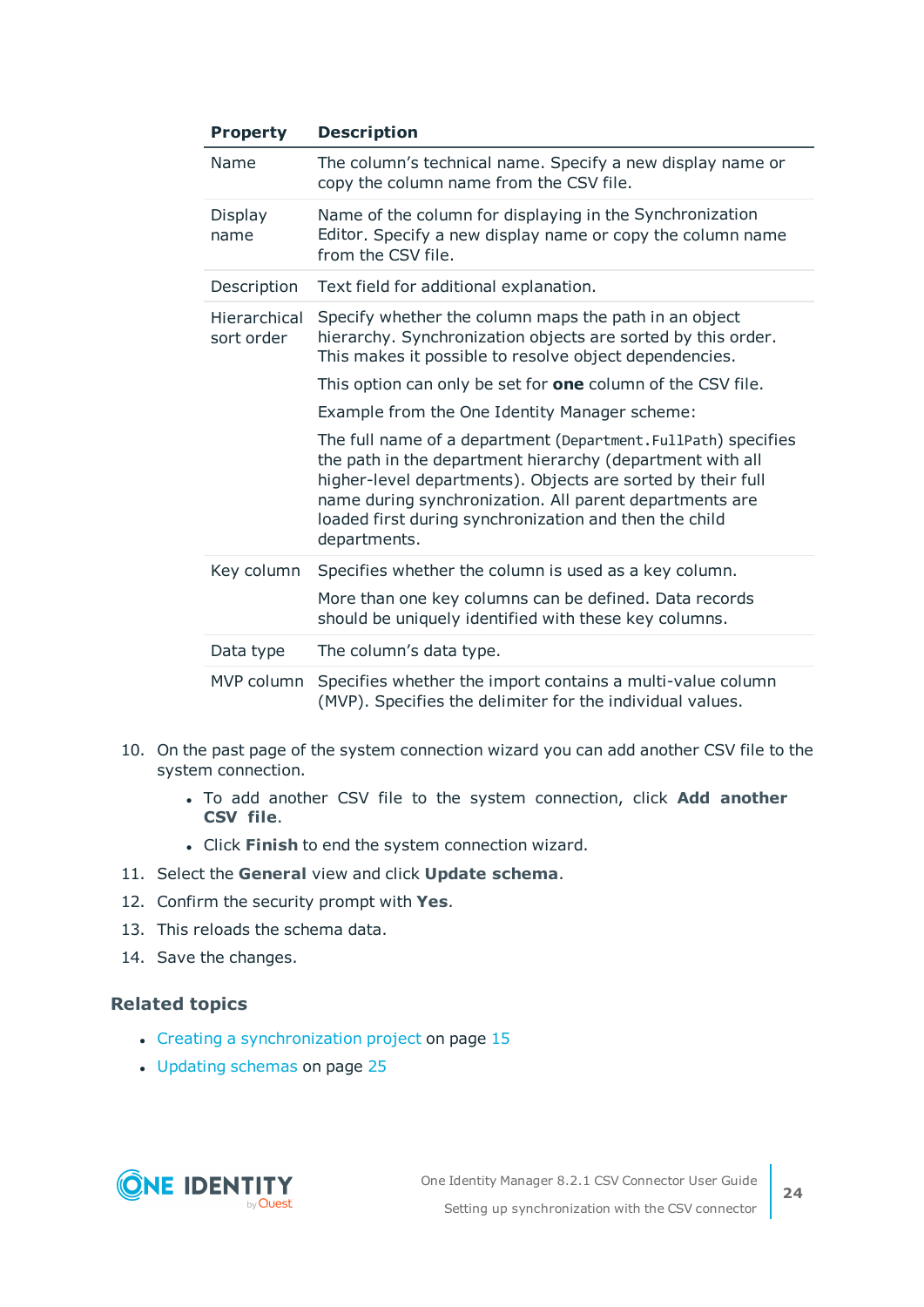### <span id="page-24-0"></span>**Removing a CSV file from the system connection**

#### *To remove a CSV file from the system connection*

- 1. Select the **Configuration > Target system** category.
- 2. Click **Edit connection**.

This starts the system connection wizard.

- 3. On the **Load CSV system file** page, in the **CSV system information** view, specify the CSV files with which to set up the system connection. To remove a CSV file from the system connection, select the file and click **x**. Click **Next**.
- 4. Click **Finish** to end the system connection wizard.
- 5. Select the **General** view and click **Update schema**.
- 6. Confirm the security prompt with **Yes**.
- 7. This reloads the schema data.
- 8. Save the changes.

### **Related topics**

• [Updating](#page-24-2) schemas on page 25

### <span id="page-24-1"></span>**Changing path to CSV system file**

### *To change the CSV system file directory path*

- 1. Select the **Configuration > Target system** category.
- 2. Click **Edit connection**.

This starts the system connection wizard.

- 3. On the **Load CSV system file** page, in the **CSV system file** view, select the correct CSV system file and click **Next**.
- <span id="page-24-2"></span>4. Click **Finish** to end the system connection wizard.

# **Updating schemas**

All the schema data (schema types and schema properties) of the target system schema and the One Identity Manager schema are available when you are editing a synchronization project. Only a part of this data is really needed for configuring synchronization. If a synchronization project is finished, the schema is compressed to remove unnecessary data

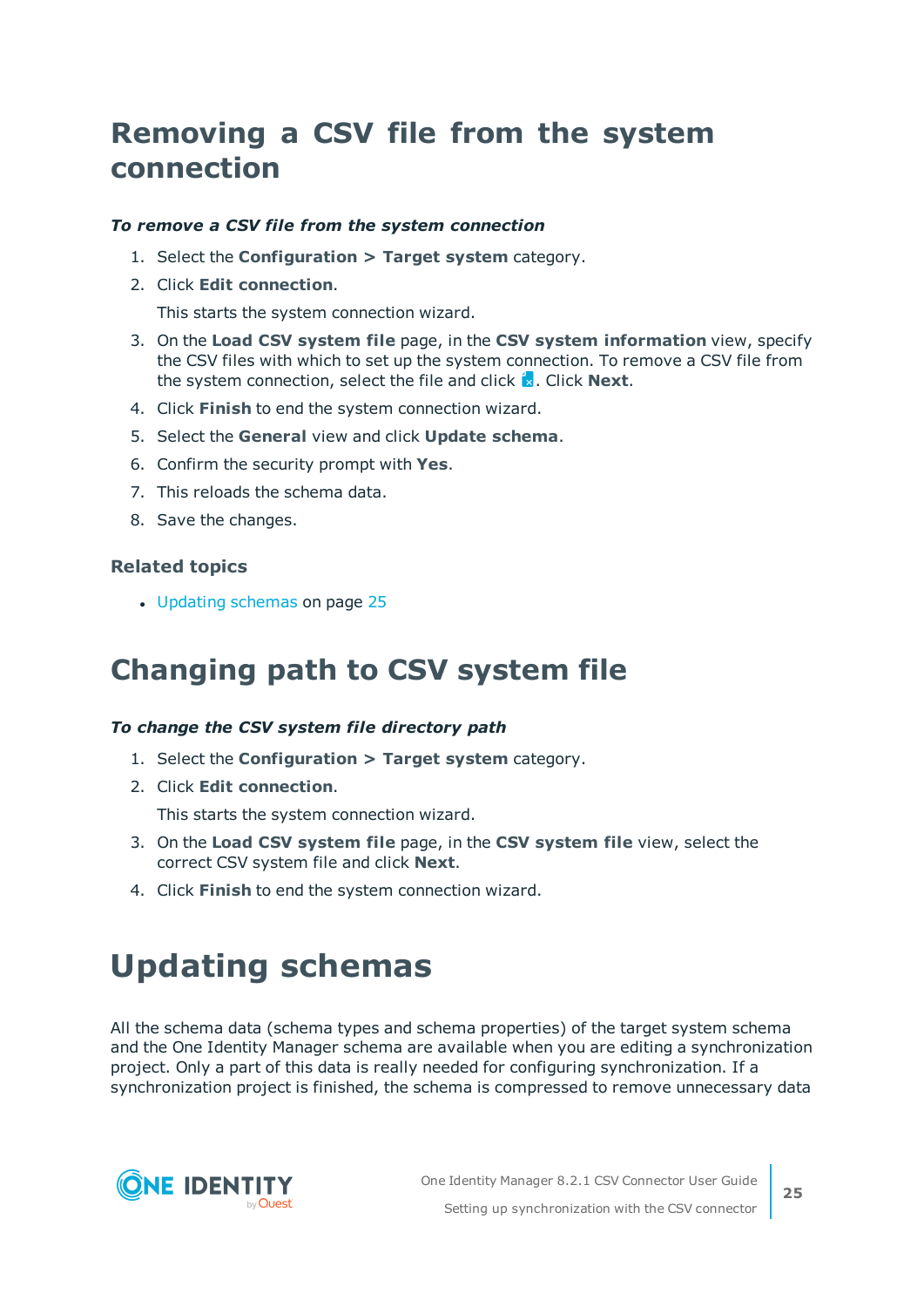from the synchronization project. This can speed up the loading of the synchronization project. Deleted schema data can be added to the synchronization configuration again at a later point.

If the target system schema or the One Identity Manager schema has changed, these changes must also be added to the synchronization configuration. Then the changes can be added to the schema property mapping.

To include schema data that have been deleted through compression and schema modifications in the synchronization project, update each schema in the synchronization project. This may be necessary if:

- $\bullet$  A schema was changed by:
	- Changes to a target system schema
	- Customizations to the One Identity Manager schema
	- A One Identity Manager update migration
- A schema in the synchronization project was shrunk by:
	- Enabling the synchronization project
	- Saving the synchronization project for the first time
	- $\bullet$  Compressing a schema

#### *To update a system connection schema*

- 1. In the Synchronization Editor, open the synchronization project.
- 2. Select the **Configuration > Target system** category.
	- OR -

Select the **Configuration > One Identity Manager connection** category.

- 3. Select the **General** view and click **Update schema**.
- 4. Confirm the security prompt with **Yes**. This reloads the schema data.

#### *To edit a mapping*

- 1. In the Synchronization Editor, open the synchronization project.
- 2. Select the **Mappings** category.
- 3. Select a mapping in the navigation view.

Opens the Mapping Editor. For more information about mappings, see the *One Identity Manager Target System Synchronization Reference Guide*.

NOTE: The synchronization is deactivated if the schema of an activated synchronization project is updated. Reactivate the synchronization project to synchronize.

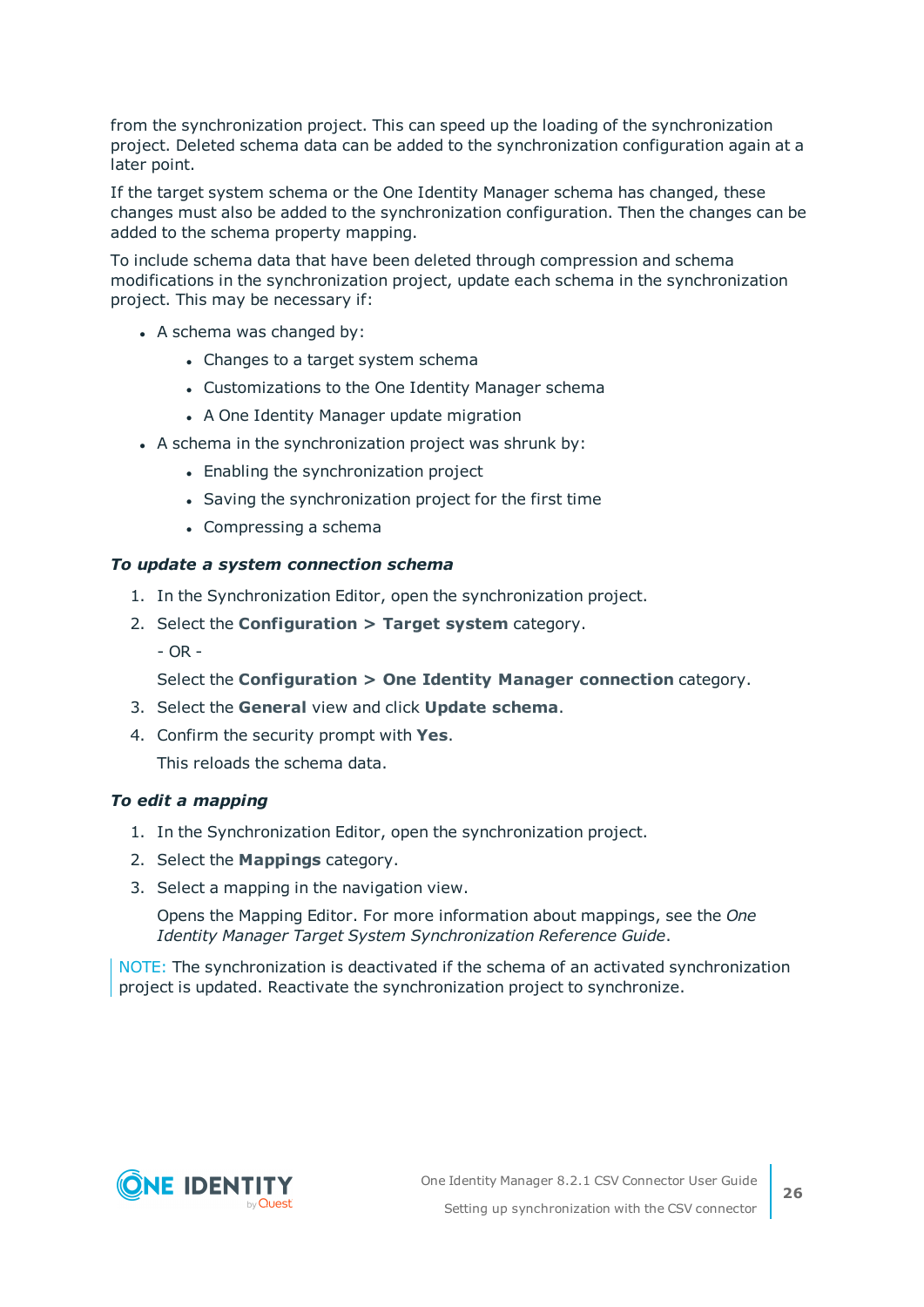# <span id="page-26-0"></span>**Starting synchronization**

Synchronization is started using scheduled process plans. A scheduled process plan is added once a start up configuration is assigned to a schedule. Use schedules to define running times for synchronization.

NOTE: Synchronization can only be started if the synchronization project is enabled.

To run synchronization regularly, configure, and activate the a schedule. You can also start synchronization manually if there is no active schedule.

IMPORTANT: As long as a synchronization process is running, you must not start another synchronization process for the same target system. This especially applies, if the same synchronization objects would be processed.

- If another synchronization process is started with the same start up configuration, the process is stopped and is assigned **Frozen** status. An error message is written to the One Identity Manager Service log file.
	- Ensure that start up configurations that are used in start up sequences are not started individually at the same time. Assign start up sequences and start up configurations different schedules.
- Starting another synchronization process with different start up configuration that addresses same target system may lead to synchronization errors or loss of data. Specify One Identity Manager behavior in this case, in the start up configuration.
	- Use the schedule to ensure that the start up configurations are run in sequence.
	- Group start up configurations with the same start up behavior.

If you want to specify the order in which target systems are synchronized, use the start up sequence to run synchronization. In a start up sequence, you can combine start up configurations from different synchronization projects and specify the order in which they are run. For more information about start up sequences, see the *One Identity Manager Target System Synchronization Reference Guide*.

# <span id="page-26-1"></span>**Analyzing synchronization**

Synchronization results are summarized in the synchronization log. You can specify the extent of the synchronization log for each system connection individually. One Identity Manager provides several reports in which the synchronization results are organized under different criteria.

### *To display a synchronization log*

- 1. In the Synchronization Editor, open the synchronization project.
- 2. Select the **Logs** category.



**27**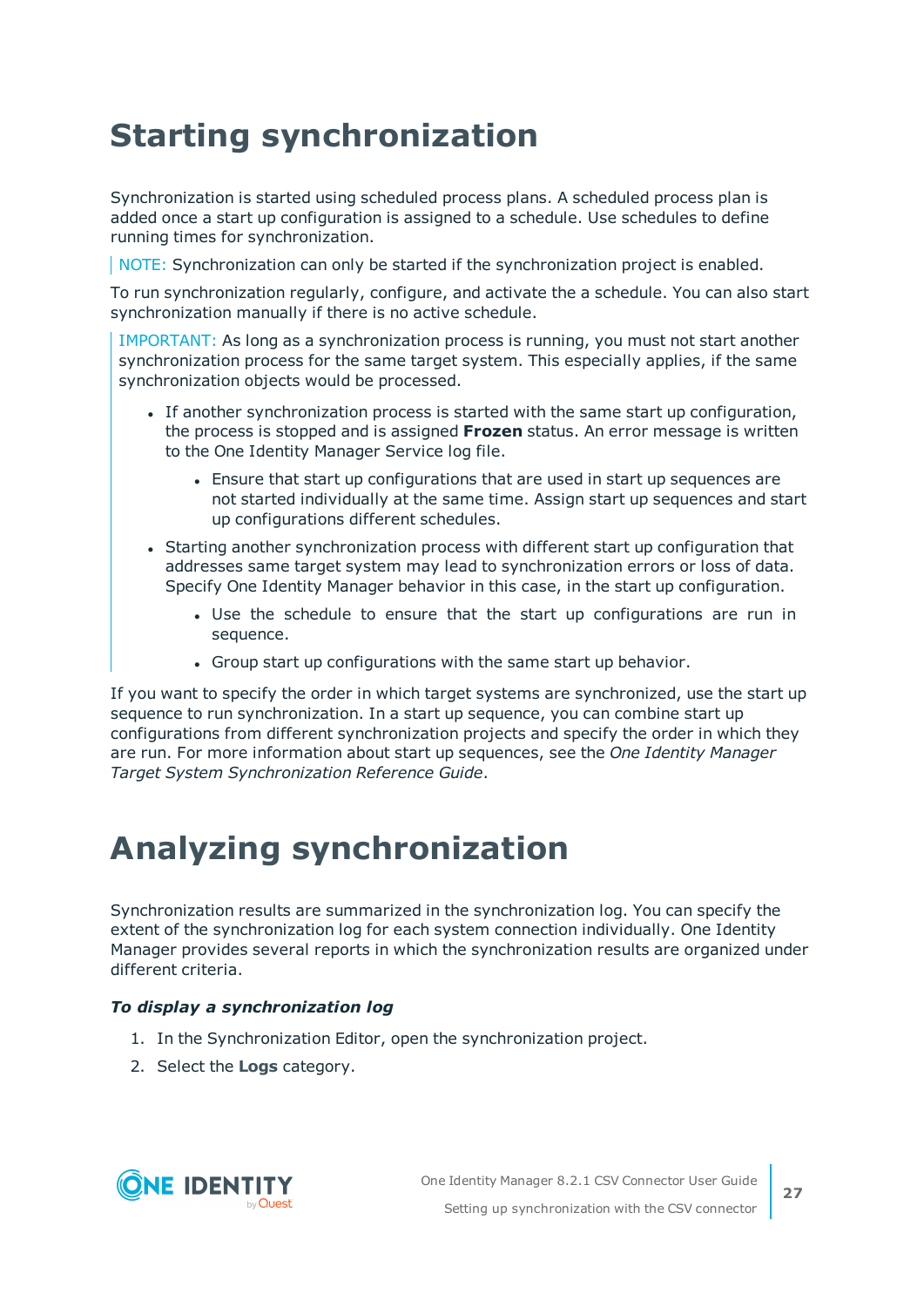3. Click  $\triangleright$  in the navigation view toolbar.

Logs for all completed synchronization runs are displayed in the navigation view.

4. Select a log by double-clicking it.

An analysis of the synchronization is shown as a report. You can save the report.

Synchronization logs are stored for a fixed length of time.

### *To modify the retention period for synchronization logs*

<sup>l</sup> In the Designer, enable the **DPR | Journal | LifeTime** configuration parameter and enter the maximum retention period.

### <span id="page-27-0"></span>**Post-processing outstanding objects**

Objects, which do not exist in the target system, can be marked as outstanding in One Identity Manager by synchronizing. This prevents objects being deleted because of an incorrect data situation or an incorrect synchronization configuration.

Outstanding objects:

- Cannot be edited in One Identity Manager.
- Are ignored by subsequent synchronizations.
- Are ignored by inheritance calculations.

This means, all memberships and assignments remain intact until the outstanding objects have been processed.

Start target system synchronization to do this.

#### *To allow post-processing of outstanding objects*

• Configure target system synchronization.

For more information, see Configuring target system [synchronization](#page-27-1) on page 28.

### **Related topics**

- [Post-processing](#page-29-0) outstanding objects on page 30
- $\cdot$  Users and permissions for [synchronizing](#page-4-0) on page 5

### <span id="page-27-1"></span>**Configuring target system synchronization**

Create a target system for post-processing outstanding objects. Assign tables you want to be populated by synchronization, to this target system type. Specify the tables for which outstanding objects can be published in the target system during post-processing. Define a process for publishing the objects.

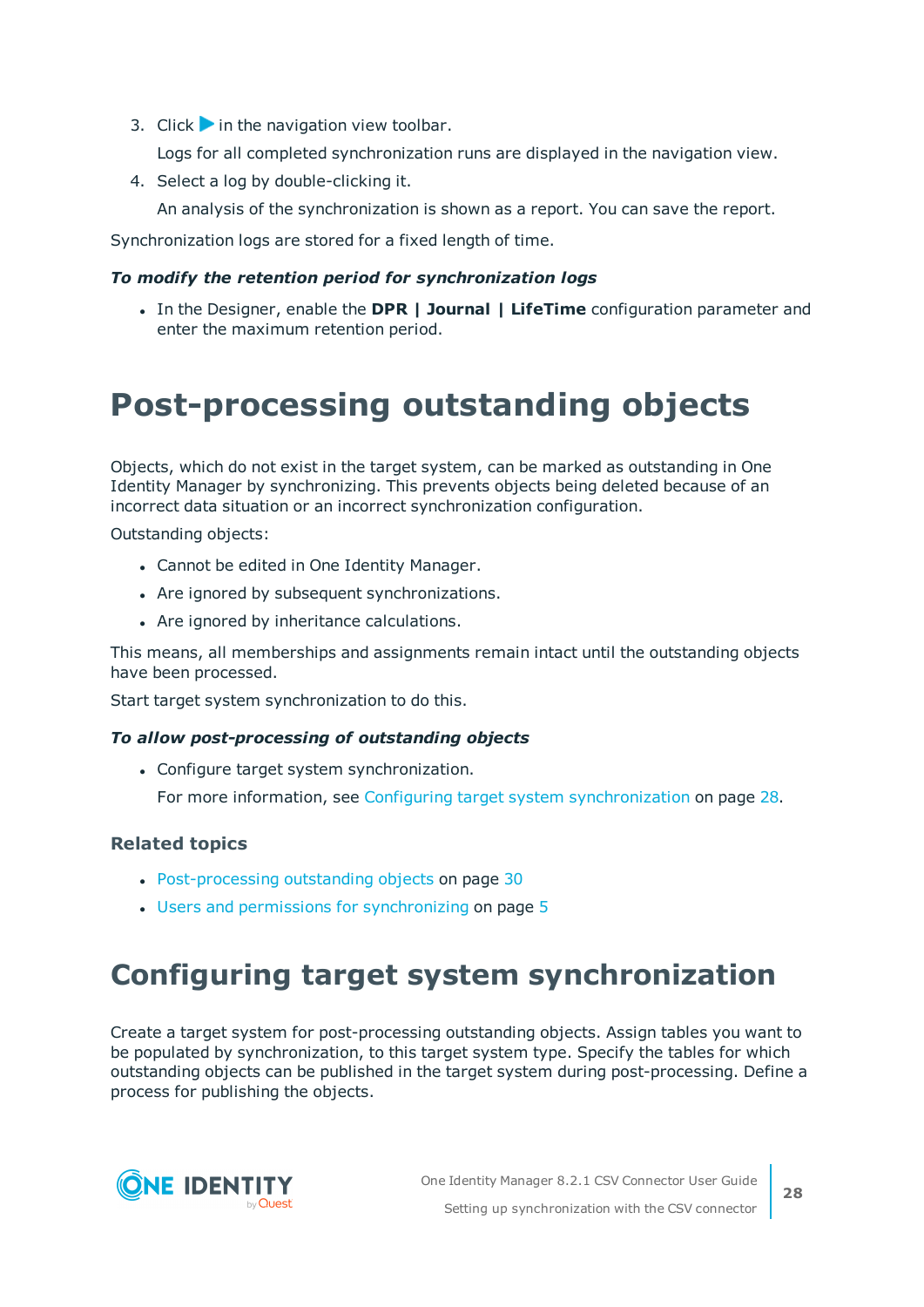### *To create a target system type*

- 1. In the Manager, select the **Data Synchronization > Basic configuration data > Target system types** category.
- 2. Click  $\frac{1}{x}$  in the result list.
- 3. Edit the target system type main data.
- 4. Save the changes.

Enter the following data for a target system type.

#### **Table 15: main data for a target system type**

| <b>Property</b>                      | <b>Description</b>                                                                                                                                                                                                               |  |  |  |  |
|--------------------------------------|----------------------------------------------------------------------------------------------------------------------------------------------------------------------------------------------------------------------------------|--|--|--|--|
| Target<br>system<br>type             | Target system type description.                                                                                                                                                                                                  |  |  |  |  |
|                                      | Description Text field for additional explanation.                                                                                                                                                                               |  |  |  |  |
| Display<br>name                      | Name of the target system type as displayed in One Identity Manager tools.                                                                                                                                                       |  |  |  |  |
| Cross-<br>boundary<br>inheritance    | Specifies how user accounts are assigned to or inherit groups and system<br>entitlements if they belong to different custom target systems.                                                                                      |  |  |  |  |
|                                      | • If the option is set, groups and system entitlements can be assigned<br>to user accounts that belong to the same target system or to different<br>target systems. The target systems must have the same target<br>system type. |  |  |  |  |
|                                      | For all target systems of a target system type, the settings for the<br><b>User Account Contains Memberships column</b><br>(UNSRootB.UserContainsGroupList) must be identical.                                                   |  |  |  |  |
|                                      | • If the option is not set, groups and system entitlements can only be<br>assigned to the same target system.                                                                                                                    |  |  |  |  |
|                                      | NOTE: If the option is not set, the target system type is used to simplify<br>grouping of the target systems.                                                                                                                    |  |  |  |  |
| Show in<br>compliance<br>rule wizard | Specifies whether the target system type for compliance rule wizard can be<br>selected when rule conditions are being set up.                                                                                                    |  |  |  |  |
| Text<br>snippet                      | Text snippets used for linking text in the compliance rule wizard.                                                                                                                                                               |  |  |  |  |
| Alternative<br>connectors            | List of connector that can process this type of target system.                                                                                                                                                                   |  |  |  |  |

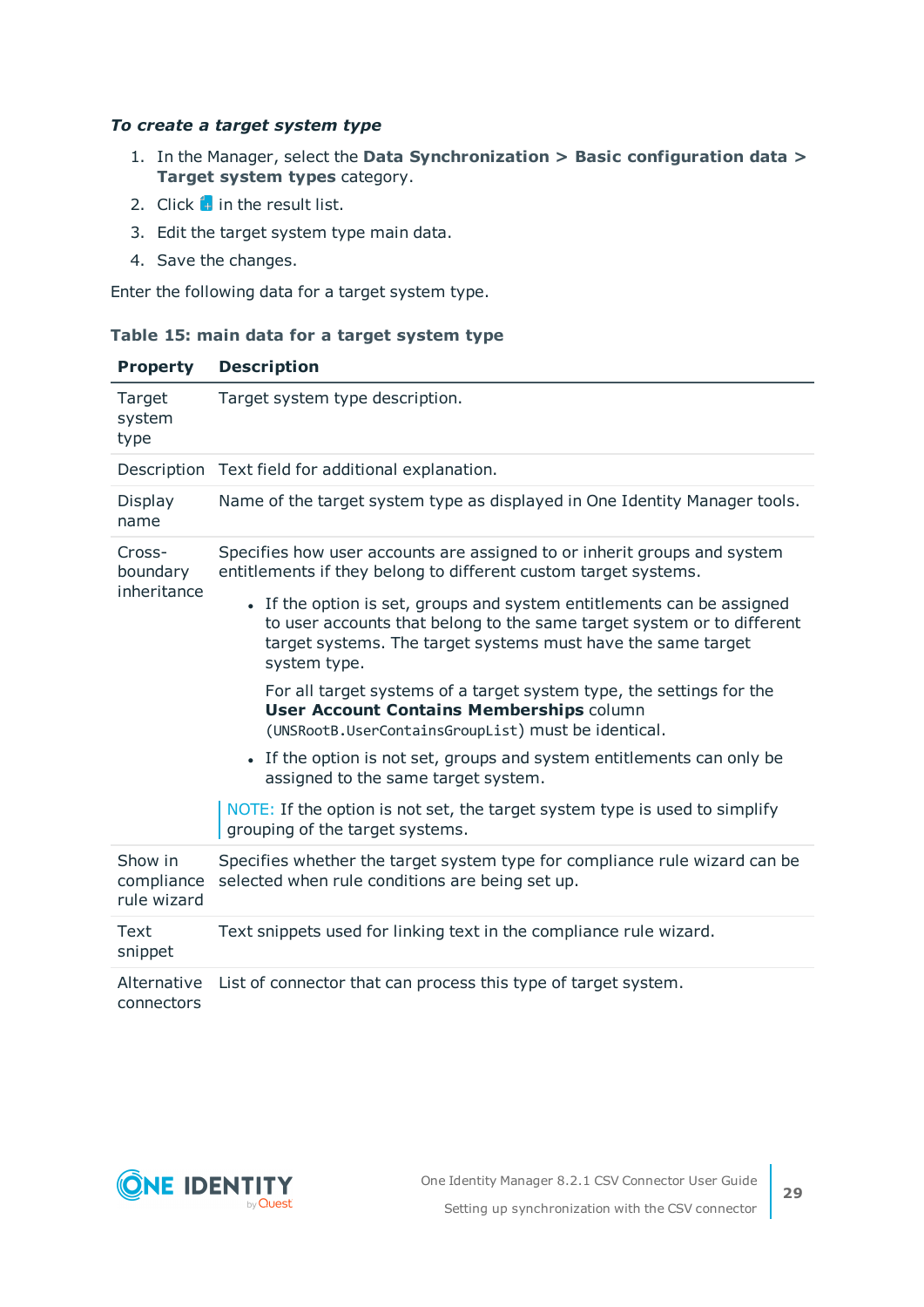### *To add tables to target system synchronization*

- 1. In the Manager, select the **Data Synchronization > Basic configuration data > Target system types** category.
- 2. In the result list, select the target system type.
- 3. Select the **Assign synchronization tables** task.
- 4. In the pane, assign **custom** tables to the outstanding objects you want to handle.
- 5. Save the changes.
- 6. Select the **Configure tables for publishing** task.
- 7. Select the tables that contain the outstanding objects that can be published in the target system and set the **Publishable** option.
- 8. Save the changes.

NOTE: The connector must have write access to the target system in order to publish outstanding objects that are being post-processed. That means, the **Connection is read-only** option must not be set for the target system connection.

#### *To publish outstanding objects*

• For each table for which you want to publish outstanding objects, create a process, which is triggered by the event HandleOutstanding and which runs the provisioning of the objects. Use the AdHocProjection process task of the ProjectorComponent process component.

For more information about defining processes, see the *One Identity Manager Configuration Guide*.

### <span id="page-29-0"></span>**Post-processing outstanding objects**

#### *To post-process outstanding objects*

1. In the Manager, select the **Data synchronization > Target system synchronization: <target system type>** category.

All tables assigned to the target system type are displayed in the navigation view.

2. Select the table whose outstanding objects you want to edit in the navigation view. All objects marked as outstanding are shown on the form.

TIP:

### *To display object properties of an outstanding object*

- 1. Select the object on the target system synchronization form.
- 2. Open the context menu and click **Show object**.
- 3. Select the objects you want to rework. Multi-select is possible.
- 4. Click on one of the following icons in the form toolbar to run the respective method.

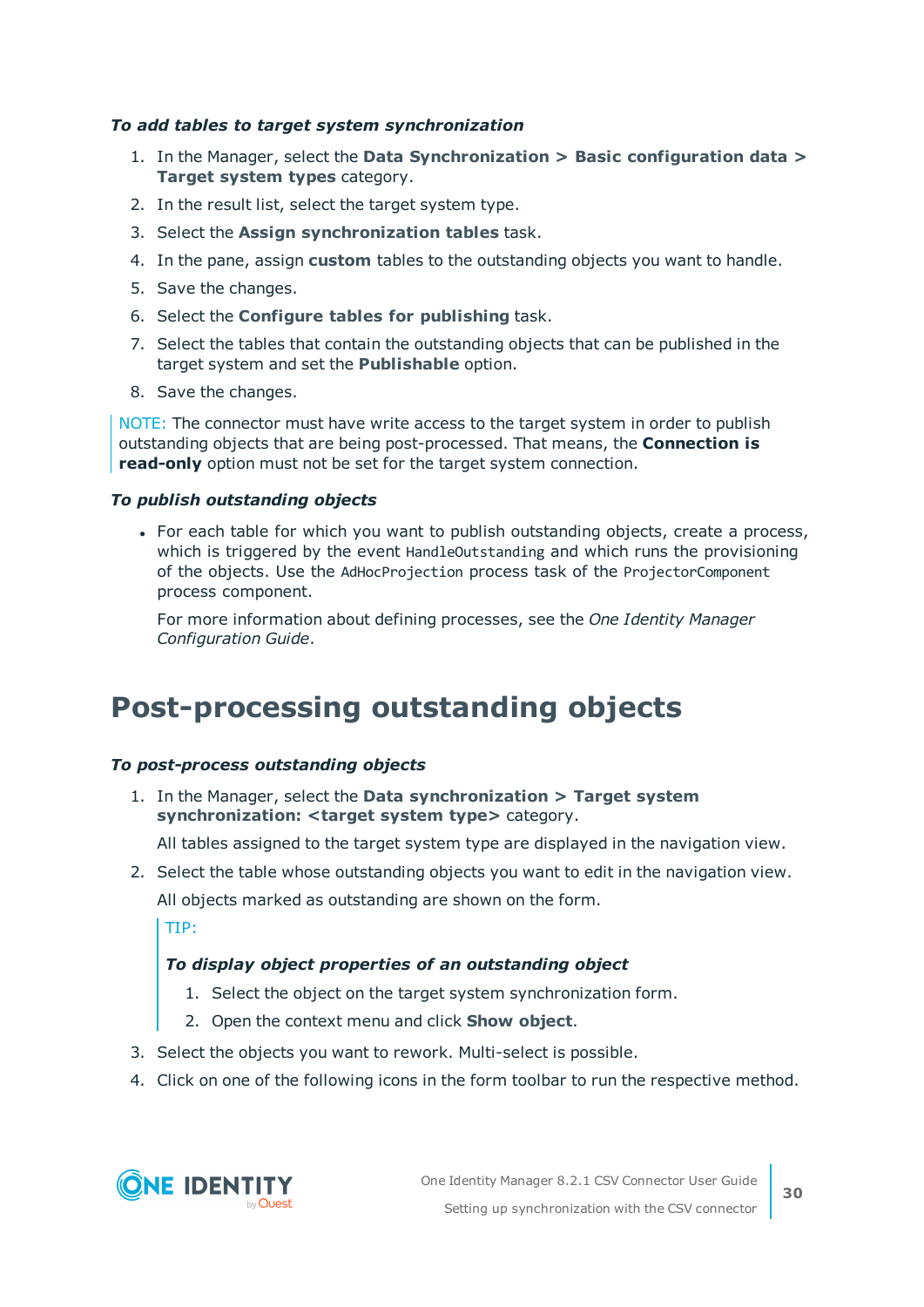|  |  |  |  | Table 16: Methods for handling outstanding objects |  |
|--|--|--|--|----------------------------------------------------|--|
|--|--|--|--|----------------------------------------------------|--|

|    | <b>Icon Method</b> | <b>Description</b>                                                                                                        |
|----|--------------------|---------------------------------------------------------------------------------------------------------------------------|
| ř. | <b>Delete</b>      | The object is immediately deleted from the One Identity Manager<br>database. Deferred deletion is not taken into account. |
|    |                    | Indirect memberships cannot be deleted.                                                                                   |
| Б  | Publish            | The object is added to the target system. The <b>Outstanding</b> label<br>is removed from the object.                     |
|    |                    | This runs a target system specific process that triggers the provi-<br>sioning process for the object.                    |
|    |                    | Prerequisites:                                                                                                            |
|    |                    | • The table containing the object can be published.                                                                       |
|    |                    | • The target system connector has write access to the target<br>system.                                                   |
|    |                    | • A custom process is set up for provisioning the object.                                                                 |
| Æ  | Reset              | The <b>Outstanding</b> label is removed for the object.                                                                   |

5. Confirm the security prompt with **Yes**.

NOTE: By default, the selected objects are processed in parallel, which speeds up the selected method. If an error occurs during processing, the action is stopped and all changes are discarded.

Bulk processing of objects must be disabled if errors are to be localized, which means the objects are processed sequentially. Failed objects are named in the error message. All changes that were made up until the error occurred are saved.

### *To disable bulk processing*

. Disable the  $\mathbb{D}$  icon in the form's toolbar.

### **Related topics**

- Configuring target system [synchronization](#page-27-1) on page 28
- Users and permissions for [synchronizing](#page-4-0) on page 5

### <span id="page-30-0"></span>**Configuring the provisioning of memberships**

Memberships, such as user accounts in groups, are saved in assignment tables in the One Identity Manager database. During provisioning of modified memberships, changes made in the target system may be overwritten. This behavior can occur under the following conditions:

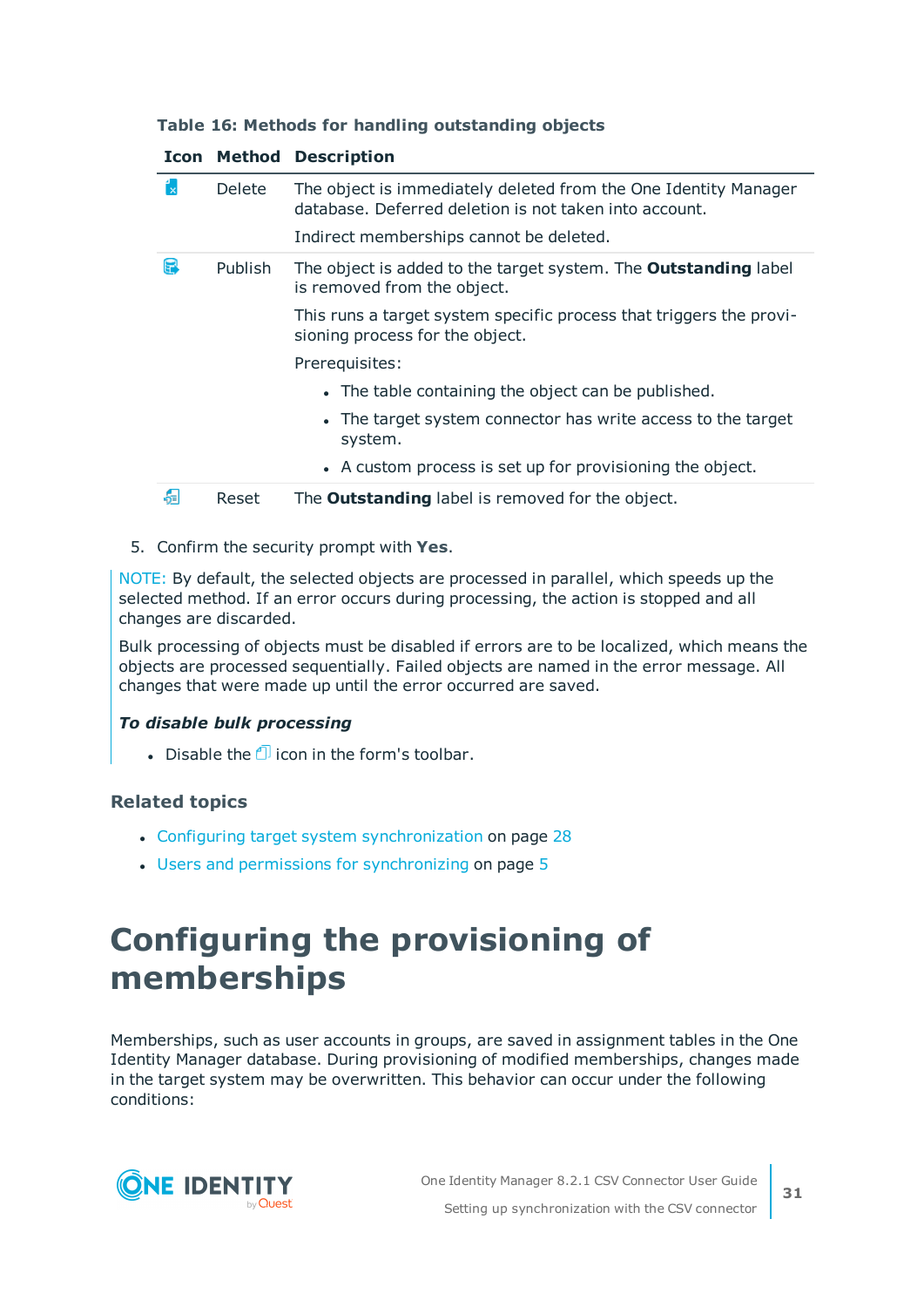• Memberships are saved as an object property in list form in the target system.

Examples: List of user accounts in the Member property of a group - OR - List of profiles in the MemberOf property of a user account

- Memberships can be modified in either of the connected systems.
- A provisioning workflow and provisioning processes are set up.

If one membership in One Identity Manager changes, by default, the complete list of members is transferred to the target system. Therefore, memberships that were previously added to the target system are removed in the process and previously deleted memberships are added again.

To prevent this, provisioning can be configured such that only the modified membership is provisioned in the target system. The corresponding behavior is configured separately for each assignment table.

#### *To allow separate provisioning of memberships*

- 1. In the Manager, select the **Data Synchronization > Basic configuration data > Target system types** category.
- 2. In the result list, select the target system type.
- 3. Select the **Configure tables for publishing** task.
- 4. Select the assignment tables that you want to set up for single provisioning. Multiselect is possible.
- 5. Click **Merge mode**.

NOTE:

- This option can only be enabled for assignment tables that have a base table with a XDateSubItem column.
- Assignment tables that are grouped together in a virtual schema property in the mapping must be marked identically.

Example: ADSAccountInADSGroup, ADSGroupInADSGroup, and ADSMachineInADSGroup

6. Save the changes.

For each assignment table labeled like this, the changes made in One Identity Manager are saved in a separate table. Therefore, only newly added and deleted assignments are processed. During modification provisioning, the members list in the target system is compared to the entries in this table. This means that only modified memberships are provisioned and not the entire members list.

NOTE: The complete members list is updated by synchronization. During this process, objects with changes but incomplete provisioning are not handled. These objects are logged in the synchronization log.

You can restrict single provisioning of memberships with a condition. Once merge mode has been disabled for a table, the condition is deleted. Tables that have had the condition deleted or edited are marked with the following icon:  $\mathbb{E}$ . You can restore the original condition at any time.

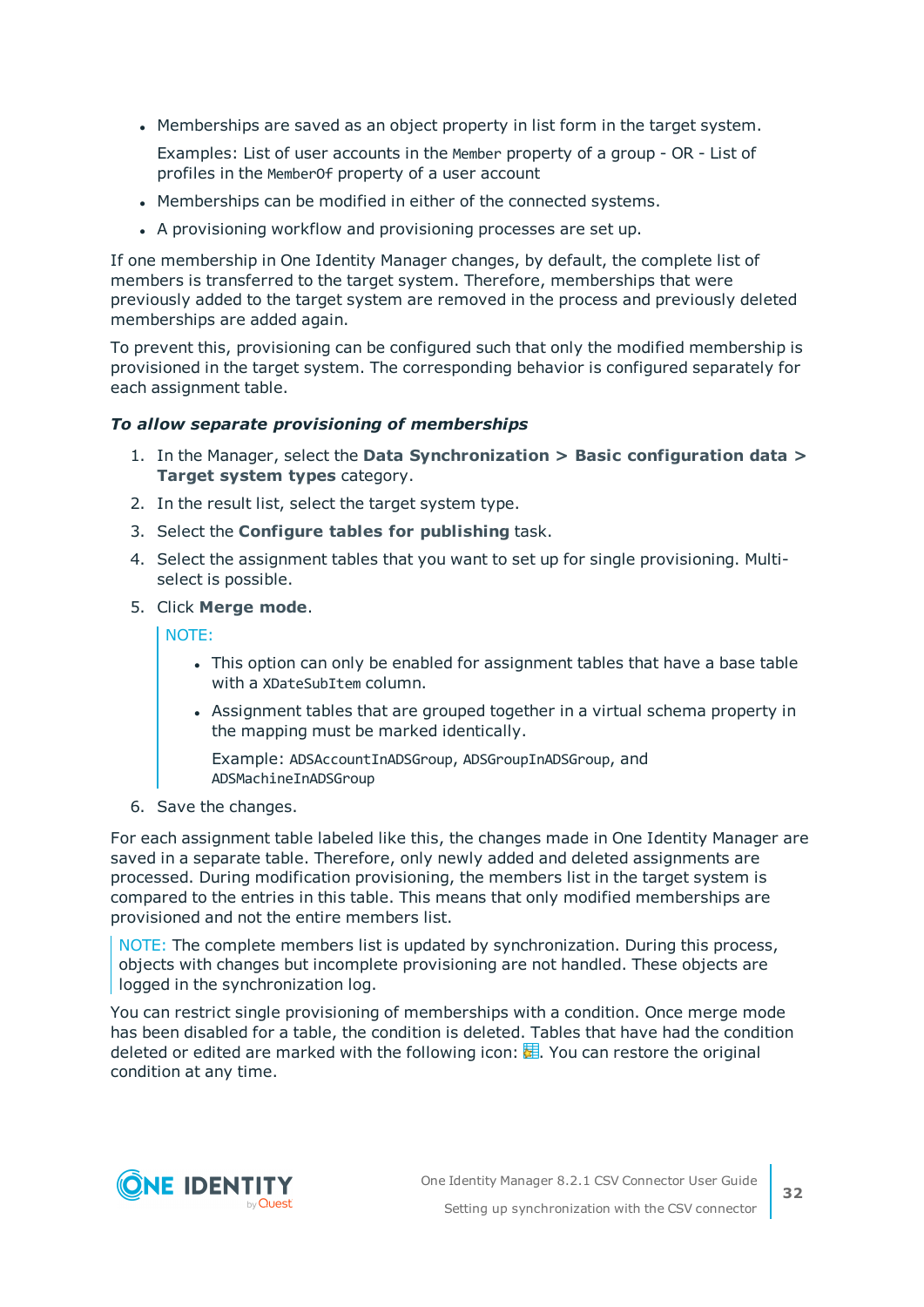### *To restore the original condition*

- 1. Select the auxiliary table for which you want to restore the condition.
- 2. Right-click on the selected row and select the **Restore original values** context menu item.
- 3. Save the changes.

NOTE: To create the reference to the added or deleted assignments in the condition, use the i table alias.

Example of a condition on the UNSAccountBInUNSGroupB assignment table:

```
exists (select top 1 1 from UNSGroupB g
where g.UID UNSGroupB = i.UID UNSGroupB
and <limiting condition>)
```
For more information about provisioning memberships, see the .*One Identity Manager Target System Synchronization Reference Guide*

### <span id="page-32-0"></span>**Configuring single object synchronization**

Changes made to individual objects in the target system can be immediately applied in the One Identity Manager database without having to start a full synchronization of the target system environment. Individual objects can only be synchronized if the object is already present in the One Identity Manager database. The changes are applied to the mapped object properties. If the object is no longer present in the target system, then it is deleted from the One Identity Manager database.

### **Prerequisites**

- A synchronization step exists that can import the changes to the changed object into One Identity Manager.
- The table that contains the changed object is assigned to a target system type.
- The path to the base object of the synchronization is defined for the table that contains the changed object.

Specify the tables that you want to synchronize using single object synchronization and configure single object synchronization for these tables. For more information, see the *One Identity Manager Target System Synchronization Reference Guide*, section *Include custom tables in the synchronization*.

### *To define the path to the base object for synchronization for a table*

- 1. In the Manager, select the **Data Synchronization > Basic configuration data > Target system types** category.
- 2. In the result list, select the target system type.

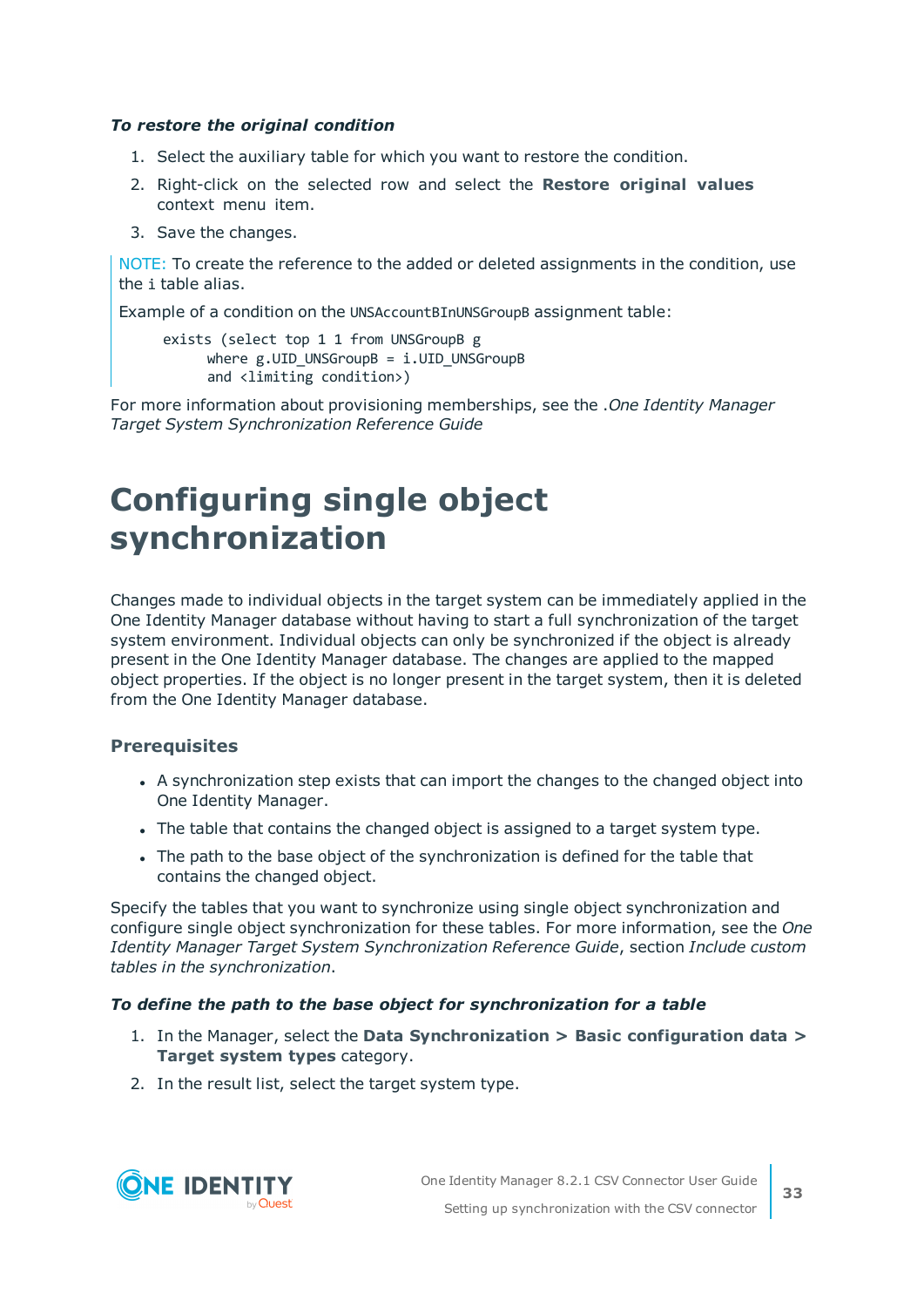- 3. Select the **Assign synchronization tables** task.
- 4. In the **Add assignments** pane, assign the table for which you want to use single object synchronization.
- 5. Save the changes.
- 6. Select the **Configure tables for publishing** task.
- 7. Select the table and enter the **Root object path**.
	- If a concrete base object is defined for the target system, enter the path to the base object in the ObjectWalker notation of the VI.DB.

Example: FK(UID\_GAPCustomer).XObjectKey

If no concrete base object is defined for the target system, enter the XObjectKey of the base table.

Example: <Key><T>DialogTable</T><P>RMB-T-Org</P></Key>

<span id="page-33-0"></span>8. Save the changes.

### **Ignoring data error in synchronization**

By default, objects with incorrect data are not synchronized. For example, a user account is not loaded in the One Identity Manager database if, in the user account table, the formatting script of a column contains an email address detects invalid data. These objects can be synchronized once the data has been corrected. In certain situations, however, it might be necessary to synchronize objects like these and ignore the data properties that have errors. This synchronization behavior can be configured in One Identity Manager.

#### *To ignoring data errors during synchronization in One Identity Manager*

- 1. In the Synchronization Editor, open the synchronization project.
- 2. Select the **Configuration > One Identity Manager connection** category.
- 3. In the **General** view, click **Edit connection**.

This starts the system connection wizard.

4. On the **Additional options** page, enable **Try to ignore data errors**.

This option is only effective if **Continue on error** is set in the synchronization workflow.

Default columns, such as primary keys, UID columns, or mandatory input columns cannot be ignored.

5. Save the changes.

IMPORTANT: If this option is set, One Identity Manager tries to ignore commit errors that could be related to data errors in a single column. This causes the data changed in the affected column to be discarded and the object is subsequently saved again. This effects performance and leads to loss of data.



**34**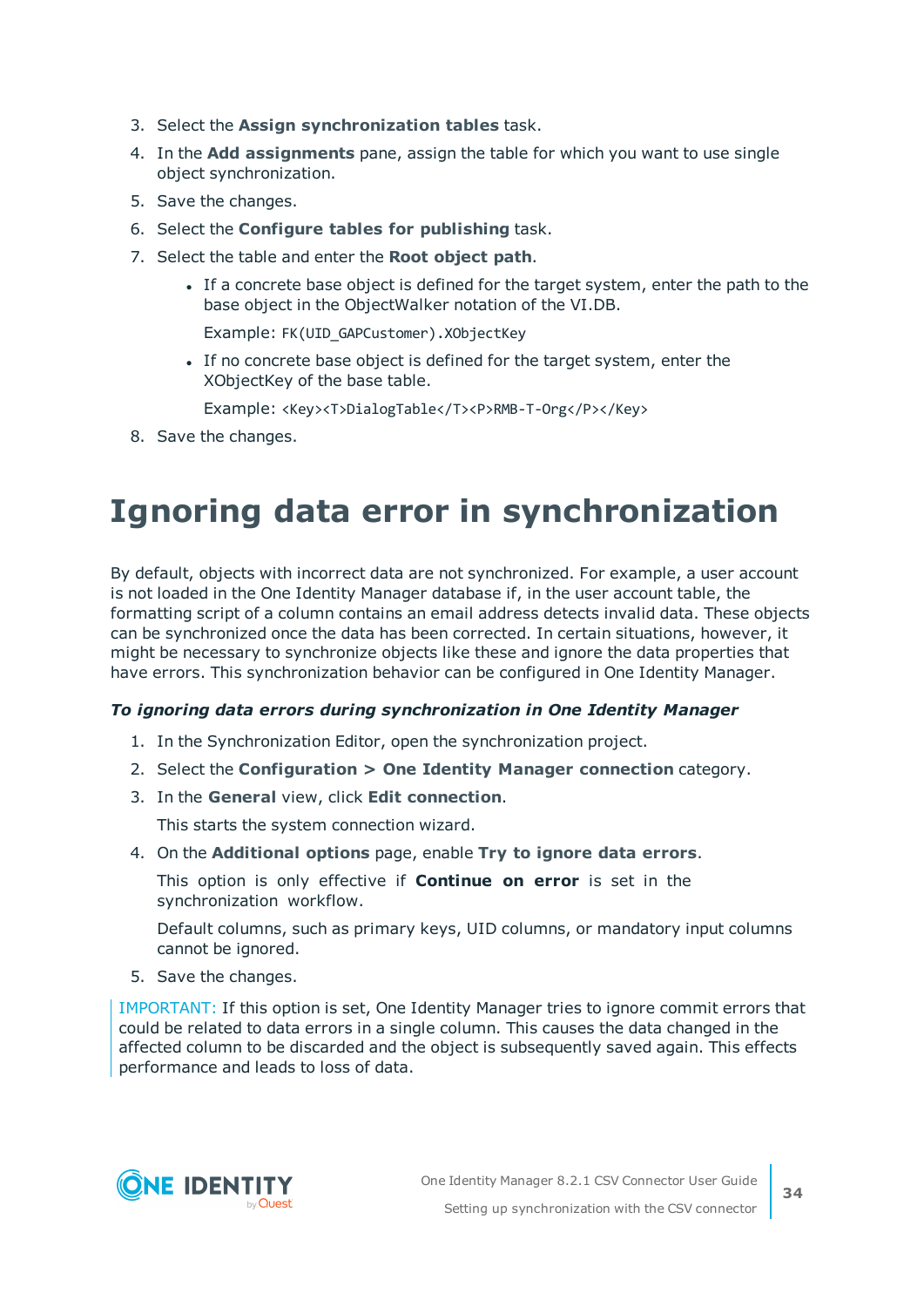Only set this option in the exceptional circumstance of not being able to correct the data before synchronization.

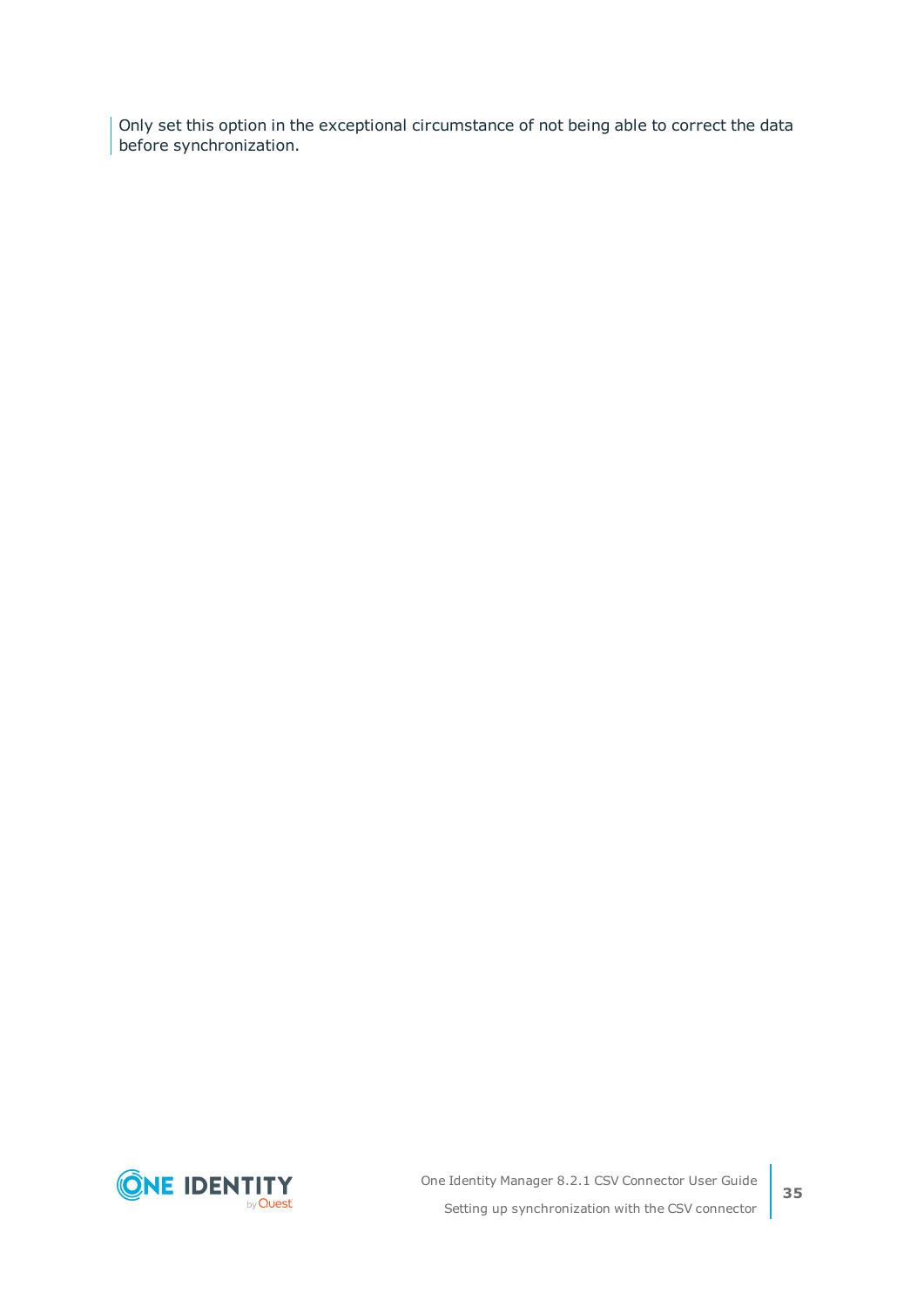# **Troubleshooting**

<span id="page-35-0"></span>For detailed information about correcting errors during synchronization of object hierarchies, see the .*One Identity Manager Target System Synchronization Reference Guide*

# <span id="page-35-1"></span>**Help for analyzing synchronization issues**

You can generate a report for analyzing problems that arise during synchronization, inadequate performance for example. The report contains information such as:

- Consistency check results
- Revision filter settings
- Scope applied
- Analysis of the data store
- Object access times in the One Identity Manager database and in the target system

#### *To generate a synchronization analysis report*

- 1. In the Synchronization Editor, open the synchronization project.
- 2. Select the **Help > Generate synchronization analysis report** menu item and click **Yes** in the security prompt.

The report may take a few minutes to generate. It is displayed in a separate window.

3. Print the report or save it in one of the available output formats.

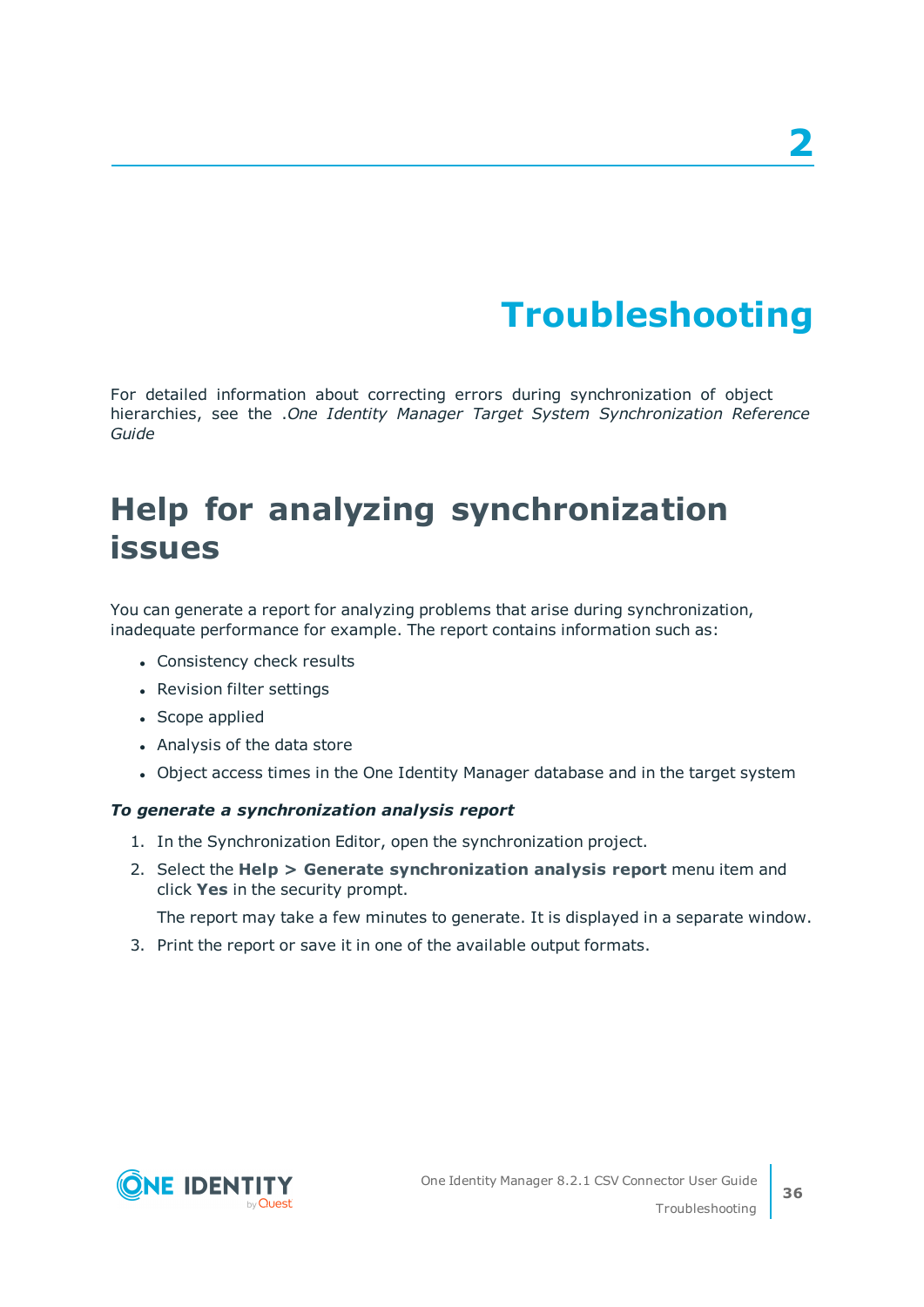<span id="page-36-0"></span>One Identity solutions eliminate the complexities and time-consuming processes often required to govern identities, manage privileged accounts and control access. Our solutions enhance business agility while addressing your IAM challenges with on-premises, cloud and hybrid environments.

# <span id="page-36-1"></span>**Contacting us**

For sales and other inquiries, such as licensing, support, and renewals, visit <https://www.oneidentity.com/company/contact-us.aspx>.

### <span id="page-36-2"></span>**Technical support resources**

Technical support is available to One Identity customers with a valid maintenance contract and customers who have trial versions. You can access the Support Portal at [https://support.oneidentity.com/.](https://support.oneidentity.com/)

The Support Portal provides self-help tools you can use to solve problems quickly and independently, 24 hours a day, 365 days a year. The Support Portal enables you to:

- Submit and manage a Service Request
- View Knowledge Base articles
- Sign up for product notifications
- Download software and technical documentation
- View how-to videos at [www.YouTube.com/OneIdentity](http://www.youtube.com/OneIdentity)
- Engage in community discussions
- Chat with support engineers online
- View services to assist you with your product

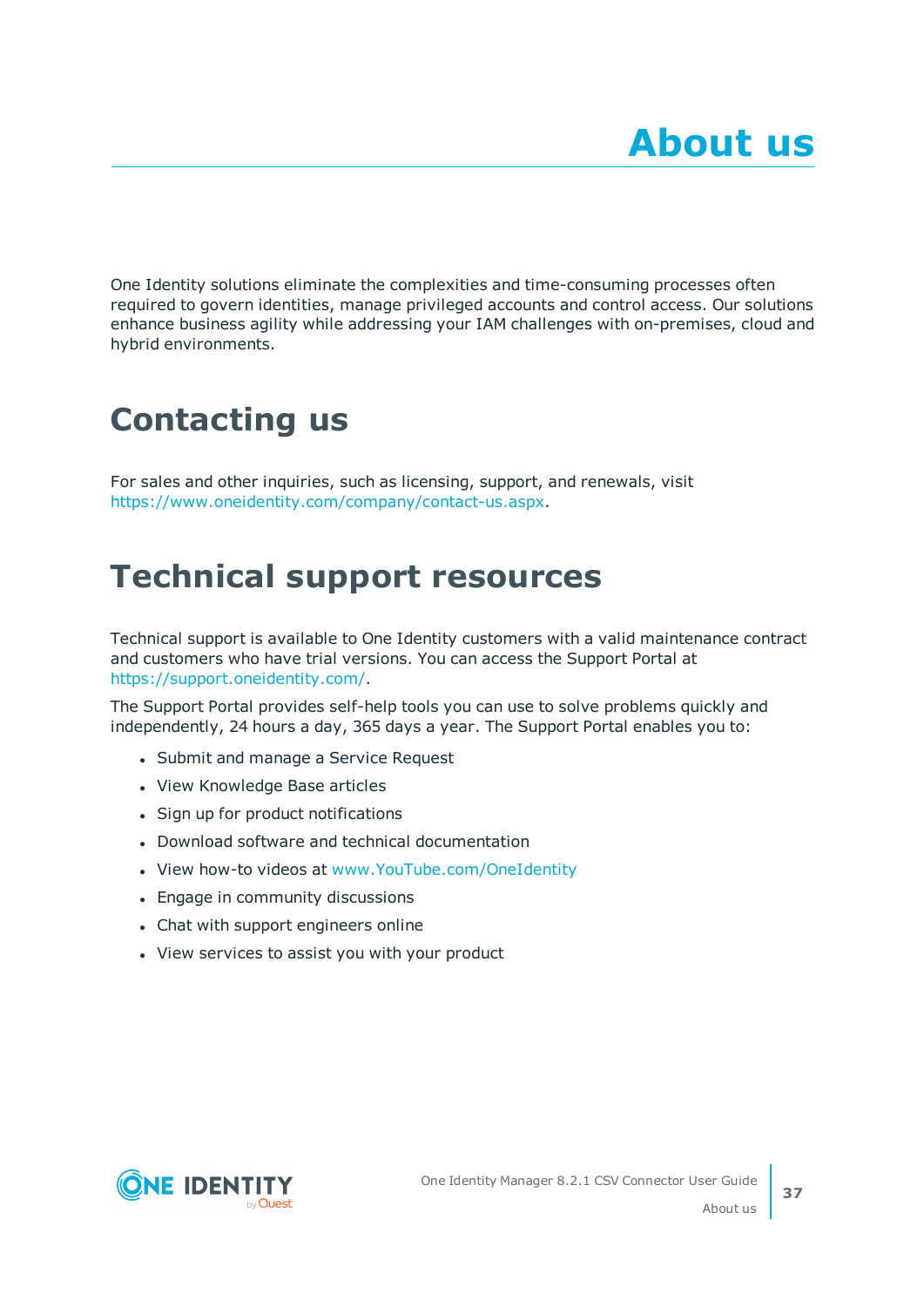# **Index**

### <span id="page-37-0"></span>**A**

application role [5](#page-4-0) application role for synchronization [9](#page-8-0)

### **B**

base object [13](#page-12-0), [33](#page-32-0)

### **C**

CSV connector [4](#page-3-0) CSV file change system connection data [20](#page-19-0)

### **J**

Job server edit [10](#page-9-0)

### **M**

membership modify provisioning [31](#page-30-0)

### **O**

object delete immediately [30](#page-29-0) outstanding [28](#page-27-0), [30](#page-29-0) publish [30](#page-29-0) outstanding object [28](#page-27-0)

### **P**

provisioning members list [31](#page-30-0)

### **R**

remote connection server [13](#page-12-0)

### **S**

schema changes [25](#page-24-2) shrink [25](#page-24-2) update [25](#page-24-2) single object synchronization [33](#page-32-0) synchronization start [27](#page-26-0) synchronization analysis report [36](#page-35-1) synchronization configuration [13](#page-12-0) for CSV import [15](#page-14-0) synchronization log [27](#page-26-1) synchronization server [13](#page-12-0) configure [10](#page-9-0) install [10](#page-9-0) Job server [10](#page-9-0) system connection wizard [20](#page-19-0)

### **T**

target system synchronization table to assign [28](#page-27-1)